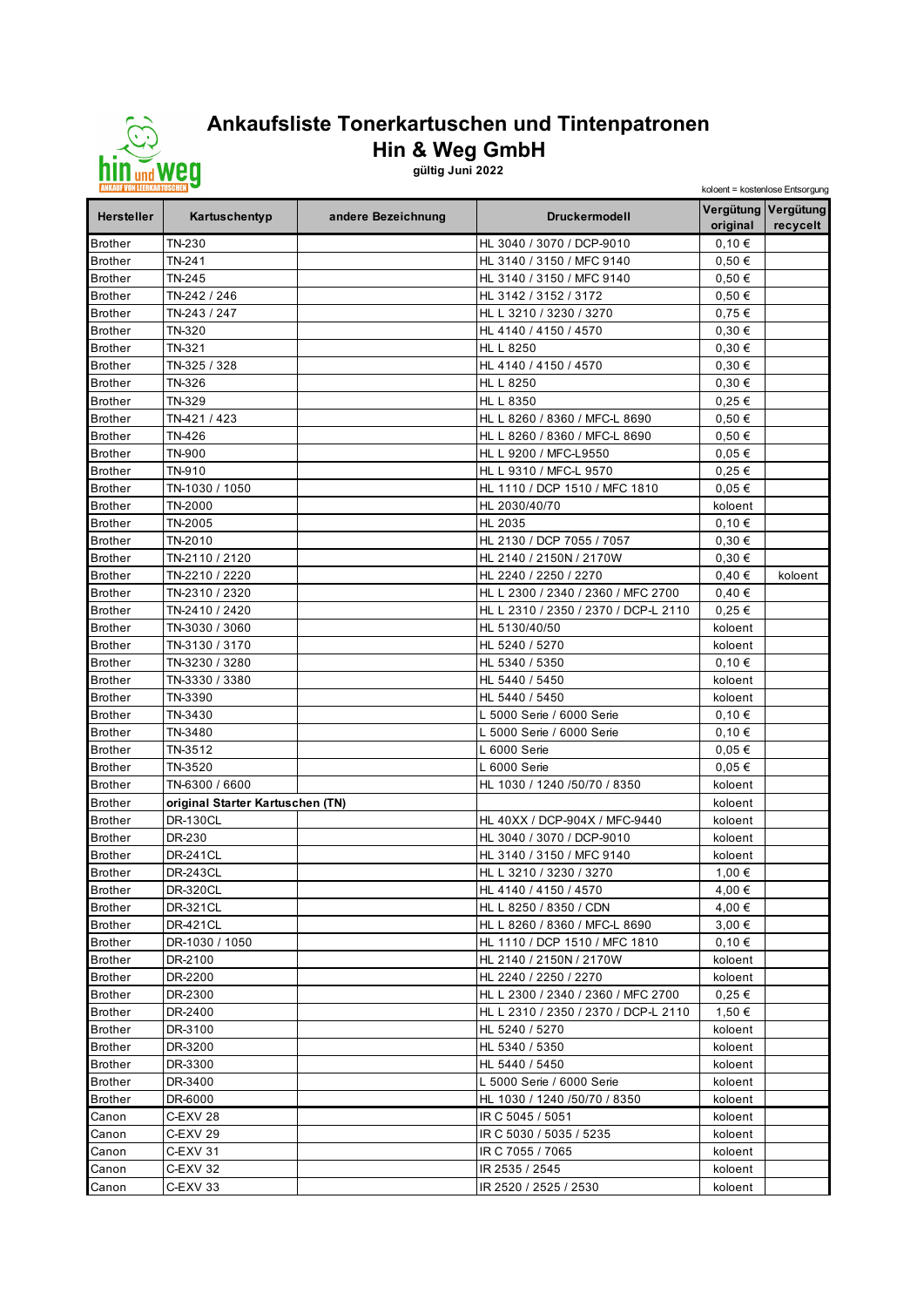| Hersteller | Kartuschentyp       | andere Bezeichnung        | <b>Druckermodell</b>                  | Vergütung Vergütung<br>original | recycelt |
|------------|---------------------|---------------------------|---------------------------------------|---------------------------------|----------|
| Canon      | C-EXV 34            |                           | IR 2025 / 2030 / 2230                 | koloent                         |          |
| Canon      | C-EXV 35            |                           | IR 8085 / 8200 / 8285                 | koloent                         |          |
| Canon      | C-EXV 36            |                           | IR 6055 / 6065 / 6075                 | 0,10€                           |          |
| Canon      | C-EXV 37            |                           | IR 1730 / 1740 / 1750                 | 0,10€                           |          |
| Canon      | C-EXV 38            |                           | IR 4045 / 4251                        | koloent                         |          |
| Canon      | C-EXV 39            |                           | IR 4025 / 4235                        | koloent                         |          |
| Canon      | C-EXV 43            |                           | IR 400 / 500                          | koloent                         |          |
| Canon      | <b>C-EXV 47</b>     |                           | IR C 250 / 250 I / 350 / 350          | koloent                         |          |
| Canon      | C-EXV 48            |                           | IR 1325 / 1335                        | 0,10€                           |          |
| Canon      | $C$ -EXV 49         |                           | IR C 3300 / 3320 / 3330 / 3520 / 3530 | 0,10€                           |          |
| Canon      | C-EXV 51            |                           | IR C 5535 / 5540 / 5550 / 5560        | 0,10€                           |          |
| Canon      | <b>C-EXV 52</b>     |                           | IR C 7565 / 7700 / 7770               | koloent                         |          |
| Canon      | C-EXV 53            |                           | IR 4525 / 4535 / 4545                 | koloent                         |          |
| Canon      | <b>C-EXV 54</b>     |                           | IR C 3025 / 3025                      | 0,10€                           |          |
| Canon      | <b>C-EXV 55</b>     |                           | IR C 256 / 356                        | 0,10€                           |          |
| Canon      | C-EXV <sub>59</sub> |                           | IR 2625 / 2630 / 2645                 | 0,10€                           |          |
| Canon      | C-EXV 18 Drum       |                           | IR 1018 / 1020 / 1025                 | $0,25 \in$                      |          |
| Canon      | C-EXV 28 Drum       |                           | IR C 5045 / 5051                      | $0,25 \in$                      |          |
| Canon      | C-EXV 29 Drum       |                           | IR C 5030 / 5035                      | $0,25 \in$                      |          |
| Canon      | C-EXV 37 Drum       |                           | IR 1730 / 1740 / 1750                 | $0,25 \in$                      |          |
| Canon      | C-EXV 49 Drum       |                           | IR C 3300 / 3320 / 3330 / 3520 / 3530 | $0,25 \in$                      |          |
| Canon      | C-EXV 50 Drum       |                           | IR 1435                               | $0,25 \in$                      |          |
| Canon      | C-EXV 51 Drum       |                           | IR C 5535 / 5540 / 5550 / 5560        | $0.25 \in$                      |          |
| Canon      | C-EXV 52 Drum       |                           | IR C 7565 / 7700 / 7770               | $0,25 \in$                      |          |
| Canon      | C-EXV 53 Drum       |                           | IR 4525 / 4535 / 4545                 | $0,25 \in$                      |          |
| Canon      | C-EXV 55 Drum Kit   |                           | IR C 256 / 356                        | $0,25 \in$                      |          |
| Canon      | T03                 | = HP CF 237 Y / W9004MC   | IR 525 / 615 / 715                    | 1,50 €                          |          |
| Canon      | T04                 | = HP CF 450-3A            | IR C 470 / 475                        | 1,50 €                          |          |
| Canon      | T06                 |                           | IR 1643                               | 1,00 €                          |          |
| Canon      | T08                 |                           | X 1238                                | koloent                         |          |
| Canon      | T09                 |                           | 1127                                  | 0,25€                           |          |
| Canon      | 039                 | = HP CF 281 A             | LBP 351 / 352                         | $0,05 \in$                      |          |
| Canon      | 039 H               | = HP CF 281 X             | LBP 351 / 352                         | 0,05€                           |          |
| Canon      | 040                 | = HP CF 360-3 A           | LBP 710 / 712                         | 0,10€                           |          |
| Canon      | 040H                | = HP CF 360-3 X W9060-3MC | LBP 710 / 712                         | 0,10€                           |          |
| Canon      | 041                 | = HP CF 287 A             | LBP 312 / 312X                        | $0,05 \in$                      |          |
| Canon      | 041H                | = HP CF 287 X W9017MC     | LBP 312 / 312X                        | $0,05 \in$                      |          |
| Canon      | 045                 | $=$ HP CF 400-3 A         | LBP 611 / 613 / MF 631 / 633 / 635    | $0,25 \in$                      |          |
| Canon      | 045 H               | $=$ HP CF 400-3 X         | LBP 611 / 613 / MF 631 / 633 / 635    | $0,25 \in$                      |          |
| Canon      | 046                 | = HP CF 410-3 A           | LBP 653 / 654 / MF 732 / 734 / 735    | 0,10€                           |          |
| Canon      | 046 H               | $=$ HP CF 410-3 X         | LBP 653 / 654 / MF 732 / 734 / 735    | 0,10€                           |          |
| Canon      | 047                 | $=$ HP CF 217 A           | LBP 112 / 113                         | 0,25€                           |          |
| Canon      | 049                 | = HP CF 219 A             | LBP 112 / 113                         | 0,10€                           |          |
| Canon      | 051                 | = HP CF 230 A             | LBP 162 / MF 264 / 267 / 269          | 0,50€                           |          |
| Canon      | 051 H               | = HP CF 230 X             | LBP 162 / MF 264 / 267 / 269          | 1,00 €                          |          |
| Canon      | 052                 | = HP CF 226 A             | LBP 212 / 214 / MF 421 / 426 / 428    | 0,10€                           |          |
| Canon      | 052 H               | = HP CF 226 X             | LBP 212 / 214 / MF 421 / 426 / 428    | 0,10€                           |          |
| Canon      | 054                 | = HP CF 540-3 A           | LBP 620 / 621 / 623 / MF 640 / 641    | $0,25 \in$                      |          |
| Canon      | 054 H               | $=$ HP CF 540-3 X         | LBP 620 / 621 / 623 / MF 640 / 641    | $0,25 \in$                      |          |
| Canon      | 055                 |                           | LBP 660 / 663 / MF 740 / 742 / 744    | koloent                         |          |
| Canon      | 055 H               |                           | LBP 660 / 663 / MF 740 / 742 / 744    | 0,25€                           |          |
| Canon      | 056                 |                           | LBP 325 / MF 542                      | koloent                         |          |
| Canon      | 056 L               |                           | LBP 325 / MF 542                      | koloent                         |          |
| Canon      | 056 H               |                           | LBP 325 / MF 542                      | koloent                         |          |
| Canon      | 057                 |                           | LBP 223 / 226 / MF 443 / 445 / 446    | koloent                         |          |
| Canon      | 057 H               |                           | LBP 223 / 226 / MF 443 / 445 / 446    | koloent                         |          |
| Canon      | 059                 |                           | LBP 851 / 852                         | koloent                         |          |
| Canon      | 059 H               |                           | LBP 851 / 852                         | koloent                         |          |
| Canon      | 509                 |                           | LBP 3500 / 3900                       | koloent                         |          |
| Canon      | 707                 | = HP Q 6000-3 A           | LBP 5000 / 5100                       | 0,25€                           |          |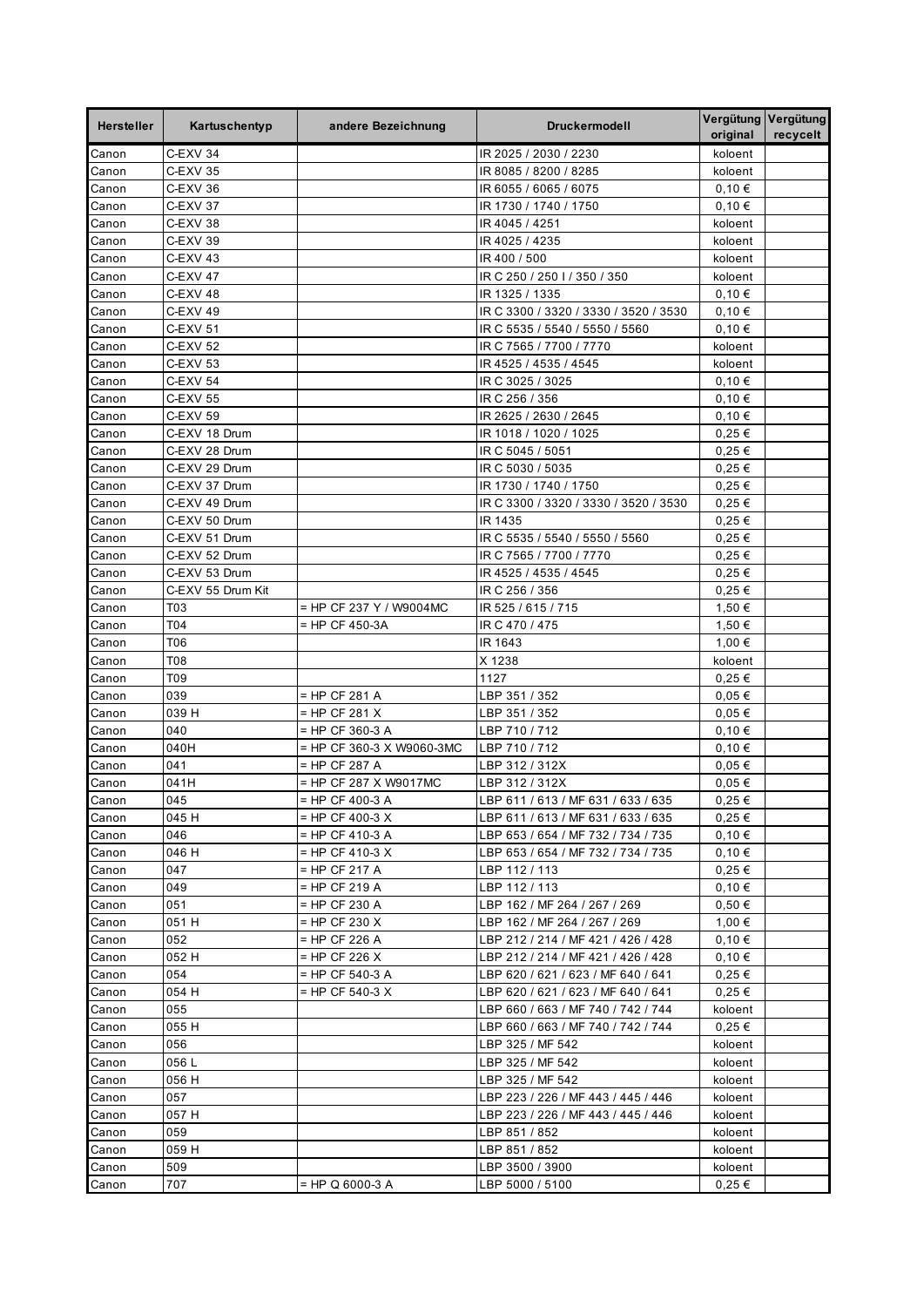| <b>Hersteller</b> | Kartuschentyp               | andere Bezeichnung             | <b>Druckermodell</b>                    | Vergütung Vergütung<br>original | recycelt |
|-------------------|-----------------------------|--------------------------------|-----------------------------------------|---------------------------------|----------|
| Canon             | 711 / 311 / C-EXV 26        | = HP Q 6470-3 A                | LBP 5300 / 5360                         | koloent                         |          |
| Canon             | 712                         | = HP CB 435 A                  | LBP 3010 / 3100                         | koloent                         |          |
| Canon             | 713                         | = HP CB 436 A                  | LBP 3520                                | koloent                         |          |
| Canon             | 716                         | $=$ HP CB 540-3 A              | LBP 5050                                | 0,10€                           |          |
| Canon             | 718                         | = HP CC 530-3A                 | LBP 7200 / MF 8330 / 8350               | koloent                         |          |
| Canon             | 719                         | = HP CE 505 A                  | LBP 250 / 6310 / 6680                   | koloent                         |          |
| Canon             | 723                         | = HP CE 250-3 A                | LBP 7750                                | koloent                         |          |
| Canon             | 723 H                       | $=$ HP CE 250 X                | LBP 7750                                | koloent                         |          |
| Canon             | 724                         | = HP CE 255 A                  | LBP 6750 / 6780                         | koloent                         |          |
| Canon             | 724 H                       | $=$ HP CE 255 X                | LBP 6750 / 6780                         | koloent                         |          |
| Canon             | 725                         | = HP CE 285 A                  | LBP 6000 / MF 3010                      | 0,10€                           |          |
| Canon             | 728                         |                                | I-Sensys MF 4410 / 4430 / 4450          | koloent                         |          |
| Canon             | 729                         | = HP CE 310-3 A                | I-Sensys LBP-7010C / 7018C              | 0,10€                           |          |
| Canon             | 731                         | = HP CF 210-3 A                | LBP-7100 / MF 8230 / 8280               | 0,10€                           |          |
| Canon             | 731 H                       | = HP CF 210 X                  | LBP-7100 / MF 8230 / 8280               | 0,10€                           |          |
| Canon             | 732                         | = HP CE 400-3 A                | I-Sensys LBP-7780 CX                    | koloent                         |          |
| Canon             | 732 H                       | = HP CE 400 X                  | I-Sensys LBP-7780 CX                    | koloent                         |          |
| Canon             | 737                         |                                | I-Sensys MF 211 / 212 / 216 / 220 / 226 | koloent                         |          |
| Canon             | original Starter Kartuschen |                                |                                         | koloent                         |          |
| Dell              | B 2360 / B 3460             | 593-11167 (= Lexmark MS 310)   | B 2360 / 3465                           | 0,25€                           |          |
| Dell              | B 2360 / B 3460 Drum        | 724-10492                      | B 2360 / 3460                           | koloent                         |          |
| Dell              | B 5460                      | 593-11186 (= Lexmark MS 710)   | <b>B</b> 5460                           | $0,25 \in$                      |          |
| Dell              | 3760                        | 593-1111 etc.                  | C 3760 dn                               | koloent                         |          |
| Dell              | 3760 Drum                   |                                | C 3760 dn                               | koloent                         |          |
| Dell              | DC2660                      | 593-BBB                        | C 2660 dn                               | koloent                         |          |
| Dell              | E 310                       |                                | E 310 / 514                             | koloent                         |          |
| Dell              | 3110 / 3130                 | 593-1017 etc.                  | 3110 / 3115 cn                          | koloent                         |          |
| Dell              | S2815 / 2820                | 593-BBMM                       | H 815 / S 2810 / S 2815 dn              | koloent                         |          |
| Dell              | S2825                       |                                | H 625 / H 825 / S2825                   | koloent                         |          |
| Develop           | TN 216                      | TN 221 / 319 / 321 / 512 / 516 | lneo 220 / 227 / 224 / 258 / 458        | $0,05 \in$                      |          |
| Develop           | <b>TN 328</b>               |                                | Ineo 250 / 300                          | $0,25 \in$                      |          |
| Develop           | DR 312                      |                                | Ineo 227 / 287                          | $0,20 \in$                      |          |
| Develop           | DR 313                      |                                | Ineo 258 / 308                          | $0,20 \in$                      |          |
| Develop           | DR 314                      |                                | lneo 458 / 558                          | $0,20 \in$                      |          |
| Develop           | DR 316                      |                                | Ineo 250 / 300                          | $0,20 \in$                      |          |
| Develop           | DR 512                      |                                | Ineo 224 / 284                          | 0.20€                           |          |
| Epson             | SO51170                     |                                | M4000                                   | koloent                         |          |
| Epson             | SO51111                     |                                | N 3000                                  | koloent                         |          |
| <b>HP</b>         | C 3909 A                    | 09A                            | 5Si / 8000 / N / DN                     | koloent                         |          |
| <b>HP</b>         | C 4129 X                    | 29X                            | 5000 / N / GN                           | koloent                         |          |
| <b>HP</b>         | C 4182 X                    | 82X                            | 8100                                    | koloent                         |          |
| <b>HP</b>         | C 8061 A                    | 61A                            | 4100                                    | koloent                         |          |
| <b>HP</b>         | C 8061 X                    | 61X                            | 4100                                    | koloent                         |          |
| <b>HP</b>         | C 8543 X                    | 43X                            | 9000 / 9040 / 9050                      | 2,00 €                          |          |
| <b>HP</b>         | C 9730 - 9733A              | 645A                           | 5500 / 5550                             | 1,00 €                          |          |
| <b>HP</b>         | Q 1338 A                    | 38A                            | 4200                                    | 0,50€                           |          |
| <b>HP</b>         | Q 1339 A                    | 39A                            | 4300                                    | koloent                         |          |
| <b>HP</b>         | Q 5942 A                    | 42A                            | 4250 / 4350                             | 0,50€                           |          |
| <b>HP</b>         | Q 5942 X                    | 42X                            | 4250 / 4350                             | 0,30€                           |          |
| <b>HP</b>         | Q 5945 A                    | 45A                            | 4345                                    | koloent                         |          |
| <b>HP</b>         | Q 5950 - 5953 A             | 643A = HP CB400-3A             | 4700                                    | 3,00 €                          | 0,25€    |
| <b>HP</b>         | Q 6000 - 6003 A             | 124A                           | 2600N                                   | $0,25 \in$                      | koloent  |
| <b>HP</b>         | Q 6460 - 6463 A             | 644A                           | 4730                                    | 3,00€                           | 0,25€    |
| <b>HP</b>         | Q 6470 - 6473 A             |                                | 3600                                    | koloent                         |          |
| <b>HP</b>         | Q 7516 A                    | 16A                            | 5200                                    | 0,25€                           |          |
| <b>HP</b>         | Q 7570 A                    | 70A                            | M 5025 / 5035                           | 0,10€                           |          |
| <b>HP</b>         | Q 7581 - 7583 A             |                                | 3800                                    | koloent                         |          |
| <b>HP</b>         | CB 435 A                    | 35A                            | P 1105 / P 1006                         | koloent                         |          |
| <b>HP</b>         | CB 436 A                    | 36A                            | P 1505 / N M 1120 / 1522                | koloent                         |          |
| HP                | CB 540 - 543 A              | 125A                           | CP 1210                                 | 0,10€                           | koloent  |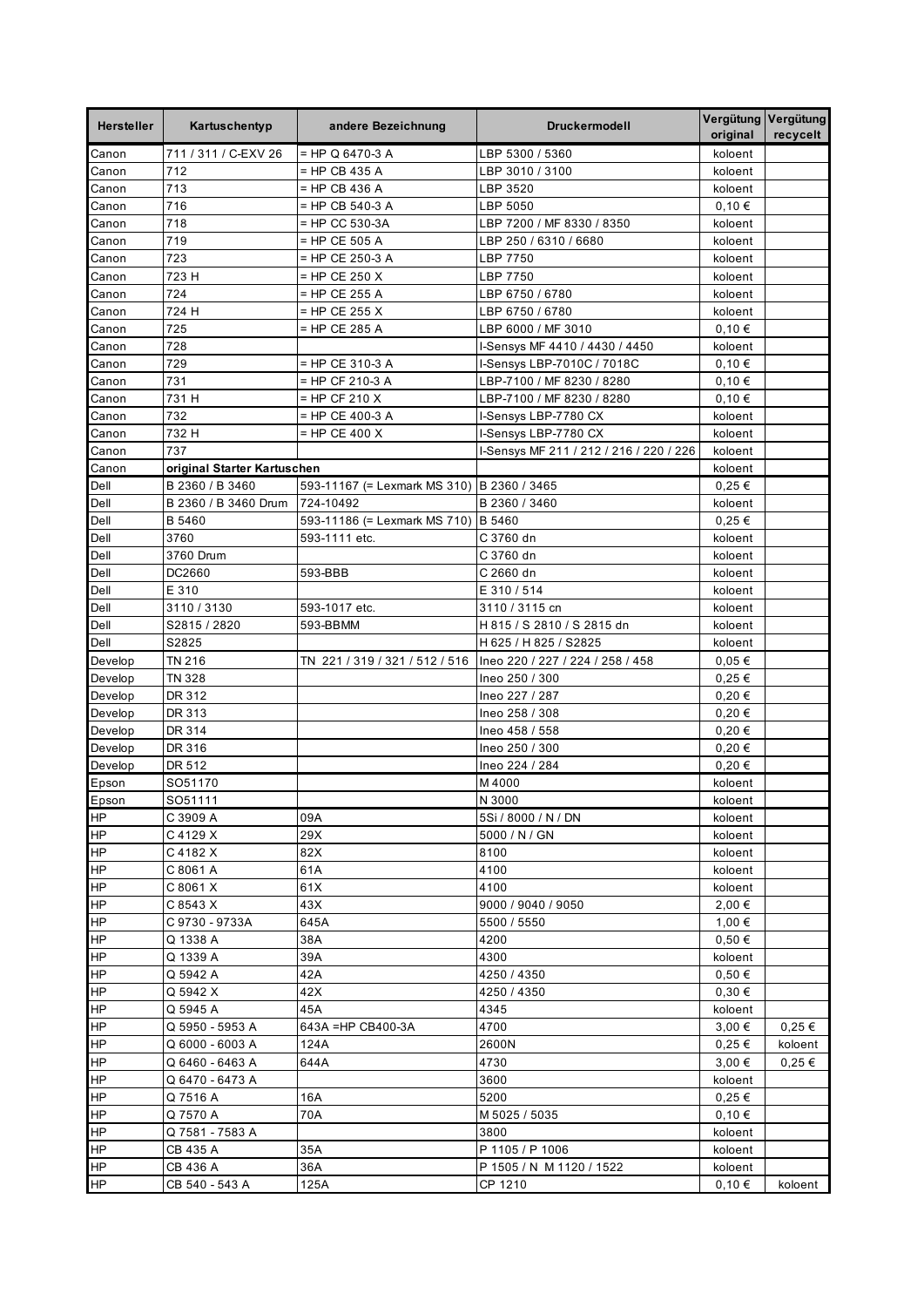| <b>Hersteller</b> | Kartuschentyp        | andere Bezeichnung | <b>Druckermodell</b>     | original        | Vergütung Vergütung<br>recycelt |
|-------------------|----------------------|--------------------|--------------------------|-----------------|---------------------------------|
| HP                | CC 364 A             | 64A                | P4014/4015               | koloent         |                                 |
| <b>HP</b>         | CC 364 X             | 64X                | P 4014 / 4015            | koloent         |                                 |
| <b>HP</b>         | CC 530 - 533 A       | 304A               | CP2025                   | koloent         |                                 |
| HP                | CE 250 - 253A        | 504A               | CM 3530 / CP 3525        | koloent         |                                 |
| ΗP                | CE 250 X             | 504X               | CM 3530 / CP 3525        | koloent         |                                 |
| HP                | CE 255 A             | 55A                | P 3015d                  | koloent         |                                 |
| <b>HP</b>         | CE 255 X             | 55X                | P 3015d                  | koloent         |                                 |
| $\overline{H}$    | CE 260 - 263 A       | 647A               | CP 4520                  | koloent         |                                 |
| <b>HP</b>         | CE 260 X             | 648X               | CP 4521                  | koloent         |                                 |
| <b>HP</b>         | CE 270 - 273 A       | 650A               | CP 5525                  | 3,00 €          | $0,25 \in$                      |
| <b>HP</b>         | <b>CE 278 A</b>      | 78A                | P 1566 / 1606            | koloent         |                                 |
| HP                | CE 285 A             | 85A                | P 1102                   | 0,10€           |                                 |
| ΗP                | CE 310 - 313 A       | 826A               | CP 1025                  | 0,10€           |                                 |
| ΗP                | CE 320 - 323 A       | 128A               | CP 1525                  | 0,20€           | koloent                         |
| <b>HP</b>         | CE 340 - 343 A       | 651A               | EP 700 Color             | 2,00 €          | $0,25 \in$                      |
| $\overline{H}$    | <b>CE 390 A</b>      | 90A                | M 4555                   | koloent         |                                 |
| ΗP                | CE 390 X             | 90X                | M4555                    | $0,25 \in$      |                                 |
| HP                | CE 400 - 403 A       | 507A               | M 551                    | koloent         |                                 |
| HP                | CE 400 X             | 507X               | M 551                    | koloent         |                                 |
| ΗP                | CE 410 - 413 A       | 305A               | M451                     | koloent         |                                 |
| ΗP                | CE 410 X             | 305X               | M451                     | koloent         |                                 |
| ΗP                | CE 505 A             | 05A                | P 2035 / P 2055          | koloent         |                                 |
| <b>HP</b>         | CE 740 - 743 A       | 307A               | CP 5220                  | 3,00 €          | 0,25€                           |
| $\overline{H}$    | CF 031 - 033 A       | 646A               | <b>CM 4540 MFP</b>       | 0,05€           |                                 |
| ΗP                | CF 210 - 213 A       | 131A               | Pro 200 Color            | 0,10€           | koloent                         |
| <b>HP</b>         | CF 210 X             | 131X               | Pro 200 Color            | 0,10€           | koloent                         |
| HP                | CF 214 A             | 14A                | Enterprise 700           | $0,05 \in$      |                                 |
| HP                | CF 214 X             | 14X                | Enterprise 700           | $0,05 \in$      |                                 |
| ΗP                | CF 217 A             | 17A                | M 102 / 130              | $0,25 \in$      |                                 |
| HP                | CF 219 A Drum        | 19A                | Drum M 102/130           | 0,10€           |                                 |
| ΗP                | CF 226 A             | 26A                | Pro M 402 / 426          | 0,10€           |                                 |
| <b>HP</b>         | CF 226 X             | 26X                | Pro M 402 / 426          | 0,10€           |                                 |
| ΗP                | CF 230 A             | 30A                | M 203 / 227              | 0,50€           |                                 |
| ΗP                | CF 230 X             | 30X                | M 203 / 227              | 1,00 €          |                                 |
| ΗP                | CF 232 A             | 32A                | M 118 / 208              | koloent         |                                 |
| <b>HP</b>         | CF 237 A             | 37A                | M 631 / 632 / 633        | 3,00 €          |                                 |
| ΗP                | CF 237 X             | 37X                | M 631 / 632 / 633        | 5,00 €          |                                 |
| HP                | CF 237 Y             | 37Y                | M 631 / 632 / 633        | 1,50 €          |                                 |
| <b>HP</b>         | CF 244 A             | 44A                | M 15 / 16 / 17 / 28 / 30 | $0,25 \in$      |                                 |
| <b>HP</b>         | CF 259 A             | 59A                | M 304 / 404 / 428        | 8,00€           | koloent                         |
| HP                | CF 259 X             | 59X                | M 304 / 404 / 428        | 11,00 €         | koloent                         |
| HP                | CF 279 A             | 79A                | M 12 / 26                | koloent         |                                 |
| HP                | CF 280 A             | 80A                | 400                      | koloent         |                                 |
| $\overline{H}$    | CF 280 X             | 80X                | 400                      | koloent         |                                 |
| <b>HP</b>         | CF 281 A             | 81A                | M 630                    | 0,05€           |                                 |
| <b>HP</b>         | CF 281 X             | 81X                | M 630                    | $0,05 \in$      |                                 |
| HP<br>HP          | CF 283 A             | 83A                | M 125                    | koloent         |                                 |
| HP                | CF 283 X             | 83X                | M 201 / 225              | koloent         |                                 |
| $\overline{H}$    | CF 287 A             | 87A                | M 506 / 527              | 0,05€           |                                 |
| HP                | CF 287 X             | 87X                | M 506 / 527              | $0,05 \in$      |                                 |
| <b>HP</b>         | CF 289 A             | 89A                | M 507                    | 2,00 €          |                                 |
|                   | CF 289 X             | 89X                | M 507 / 528              | 7,00 €          |                                 |
| <b>HP</b><br>HP   | CF 289 Y             | 89Y                | M 507 / 528              | 4,00 €          |                                 |
| <b>HP</b>         | CF 294 A<br>CF 294 X | 94A<br>94X         | M 118 / 148              | 0,75€<br>1,00 € |                                 |
| HP                | CF 300 - 303 A       | 827A               | M 118 / 148<br>M 880     | koloent         |                                 |
| HP                | CF 310 - 313 A       | 826A               | M 855                    | koloent         |                                 |
| <b>HP</b>         | CF 320 - 323 A       | 652A               | M 680                    | 0,10€           |                                 |
| <b>HP</b>         | CF 320 X             | 652X               | M 680                    | koloent         |                                 |
| HP                | CF 325 X             | 25X                | M 806 / 830              | 0,10€           |                                 |
|                   |                      |                    |                          |                 |                                 |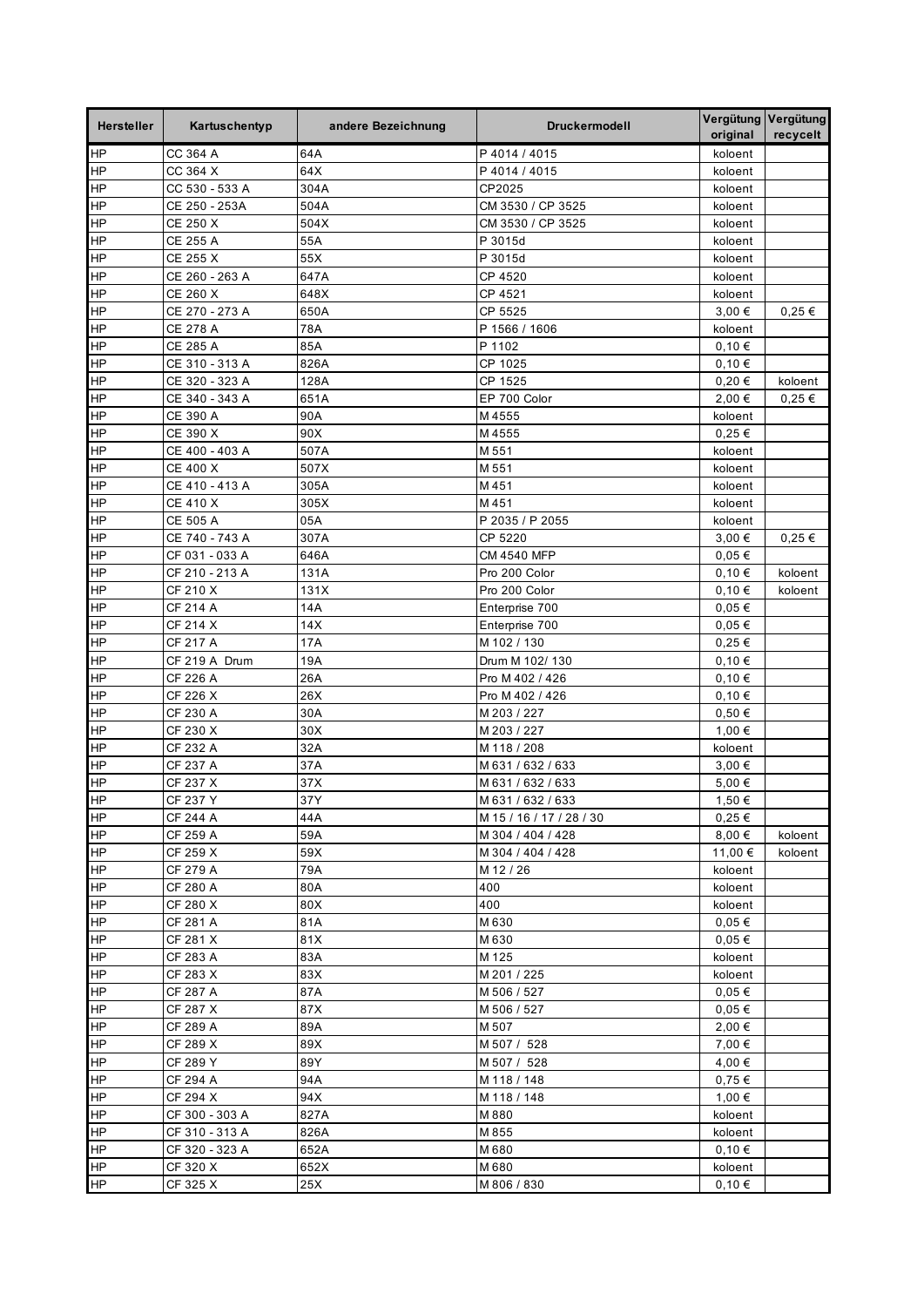| <b>Hersteller</b>           | Kartuschentyp                              | andere Bezeichnung | <b>Druckermodell</b>             | Vergütung Vergütung<br>original | recycelt |
|-----------------------------|--------------------------------------------|--------------------|----------------------------------|---------------------------------|----------|
| HP                          | CF 331 - 333 A                             | 654A               | M 651                            | koloent                         |          |
| <b>HP</b>                   | CF 330 X                                   | 654X               | M 651                            | koloent                         |          |
| <b>HP</b>                   | CF 350 - 353 A                             | 130A               | M 176                            | 0,10€                           |          |
| ΗP                          | CF 360 - 363 A                             | 508A               | M 550 / 552 / 553                | 0,10€                           |          |
| <b>HP</b>                   | CF 360 - 363 X                             | 508X               | M 550 / 552 / 553                | 0,10€                           |          |
| <b>HP</b>                   | CF 380 - 383 A                             | 312A               | M 476                            | koloent                         |          |
| <b>HP</b>                   | CF 380 X                                   | 312X               | M 476                            | koloent                         |          |
| <b>HP</b>                   | CF 400 - 403 A                             | 201A               | M 250                            | 0,25€                           |          |
| <b>HP</b>                   | CF 400 - 403 X                             | 201X               | M 250                            | $0.25 \in$                      |          |
| HP                          | CF 410 - 413 A                             | 410A               | M 452 / 477                      | 0,10€                           |          |
| <b>HP</b>                   | CF 410 - 413 X                             | 410X               | M 452 / 477                      | koloent                         |          |
| <b>HP</b>                   | CF 450 - 453 A                             | 655A               | M 652                            | 1,50 €                          |          |
| <b>HP</b>                   | CF 460 - 463 X                             | 656X               | M 652                            | 1,00 €                          |          |
| <b>HP</b>                   | CF 470 - 473 X                             | 657X               | M 652                            | 1,50 €                          |          |
| ĪНР                         | CF 530 - 533 A                             | 205A               | M 154 / 180 / 181                | $0,25 \in$                      |          |
| <b>HP</b>                   | CF 540 - 543 A                             | 203A               | M 281                            | 0,25€                           |          |
| <b>HP</b>                   | CF 540 - 543 X                             | 203X               | M 281                            | $0.25 \in$                      |          |
| <b>HP</b>                   | W 1103 A                                   | 103A               | 1000 / 1020                      | koloent                         |          |
| <b>HP</b>                   | W 1104 A                                   | 104A               | 1000 / 1020                      | koloent                         |          |
| ΗP                          | W 1106 A                                   | 106A               | 107 / 108 / 131 / 133            | 0,25€                           |          |
| <b>HP</b>                   | W 1120 A                                   | 120A               | 150 / 178 / 179                  | koloent                         |          |
| HP                          | W 1331 A                                   | 331A               | 408 / 432                        | koloent                         |          |
| <b>HP</b>                   | W 1331 X                                   | 331X               | 408 / 432                        | koloent                         |          |
| <b>HP</b>                   | W 1350 A                                   | 135A               | M 207 / 208 / 210                | 0,50€                           |          |
| <b>HP</b>                   | W 1350 X                                   | 135X               | M 207 / 208 / 210                | 1,00 €                          |          |
| <b>HP</b>                   | W 1470 A                                   | 147A               | M 610 / 611 / 634                | 4,00 €                          |          |
| <b>HP</b>                   | W 1470 X                                   | 147X               | M 610 / 611 / 634                | 3,00 €                          |          |
| ΗP                          | W 1470 Y                                   | 147Y               | M 610 / 611 / 634                | 4,00 €                          |          |
| HP                          | W 2000 - 2003 A                            | 658A               | M 751                            | $0,25 \in$                      |          |
| <b>HP</b><br>H <sub>P</sub> | W 2000 - 2003 X                            | 658X               | M 751                            | $0,25 \in$                      |          |
| <b>HP</b>                   | W 2004 A<br>W 2010 - 2013 A                | 660A<br>659A       | M751<br>M 776 / 856 / MFP E85055 | $0,50 \in$<br>1,00 €            |          |
| HP                          | W 2010 - 2013 X                            | 659X               | M 776 / 856 / MFP E85055         | 1,50 €                          |          |
| HP                          | W 2030 - 2033 A                            | 415A               | M 454                            | 3,00 €                          |          |
| <b>HP</b>                   | W 2030 - 2033 X                            | 415X               | M 454                            | $0.25 \in$                      |          |
| ΗP                          | W 2070 - 2073 A                            | 117A               | 150 / 178 / 179                  | koloent                         |          |
| ΗP                          | W 2120 - 2123 A                            | 212A               | M 554 / 555 / 578                | $3,00 \in$                      |          |
| HP                          | W 2120 - 2123 X                            | 212X               | M 554 / 555 / 578                | 4,00 €                          |          |
| <b>HP</b>                   | W 2210 - 2213 A                            | 207A               | M 255 / MFP M 282                | 3,00 €                          |          |
| HP                          | W 2210 - 2213 X                            | 207X               | M 255 / MFP M 282                | 5,00 €                          |          |
| <b>HP</b>                   | W 2410 - 2413 A                            | 216A               | M 155 / 182 / 183                | 2,50 €                          |          |
| <b>HP</b>                   | W 9000 - 9003 MC                           | $=$ HP CF460-3X    | E65050                           | 1,00 €                          |          |
| HP                          | W 9004 MC                                  | = HP CF237Y        | E60055 / E60065 / E60075         | 1,50 €                          |          |
| HP                          | W 9005 MC                                  |                    | E72525                           | koloent                         |          |
| HP                          | W 9008 MC                                  | = HP CF289Y        | E50145 / E52645                  | 4,00 €                          |          |
| <b>HP</b>                   | W 9010 - 9013 MC                           |                    | E85055                           | 0,50€                           |          |
| HP                          | W 9017 MC                                  | $=$ HP CF287X      | E50045 / E52545                  | $0,05 \in$                      |          |
| HP                          | W 9020 - 9023 MC                           |                    | E75245                           | koloent                         |          |
| <b>HP</b>                   | W 9030 - 9033 MC                           | = HP CF470-3X      | E67550 / E67560 / E67660         | 1,50 €                          |          |
| <b>HP</b>                   | W 9040 - 9043 MC                           |                    | E77820 / E77822 / E77825         | koloent                         |          |
| <b>HP</b>                   | W 9050 - 9053 MC                           |                    | E87640 / E87650 / E87660         | koloent                         |          |
| HP                          | W 9060 - 9063 MC                           | $=$ HP CF360-3X    | E55040                           | $0,10 \in$                      |          |
| <b>HP</b>                   | W 9190 - 9193 MC                           | $=$ HP W9040-3MC   | E77822 / E77825 / E77830         | koloent                         |          |
| <b>HP</b>                   | original Starter Kartuschen (Introductory) |                    |                                  | koloent                         |          |
| <u>HP</u>                   | original Kartuschen nicht aufgelistet      |                    |                                  | koloent                         |          |
| Kyocera                     | <b>TK-17</b>                               |                    | FS - 1000 / 1010 / 1050          | koloent                         |          |
| Kyocera                     | TK-18                                      |                    | FS - 1018 / 1020 / 1118          | koloent                         |          |
| Kyocera                     | <b>TK-50</b>                               |                    | FS-1900                          | koloent                         |          |
| Kyocera                     | <b>TK-55</b>                               |                    | FS-1920                          | koloent                         |          |
| Kyocera                     | TK-60                                      |                    | FS-1800/3800                     | koloent                         |          |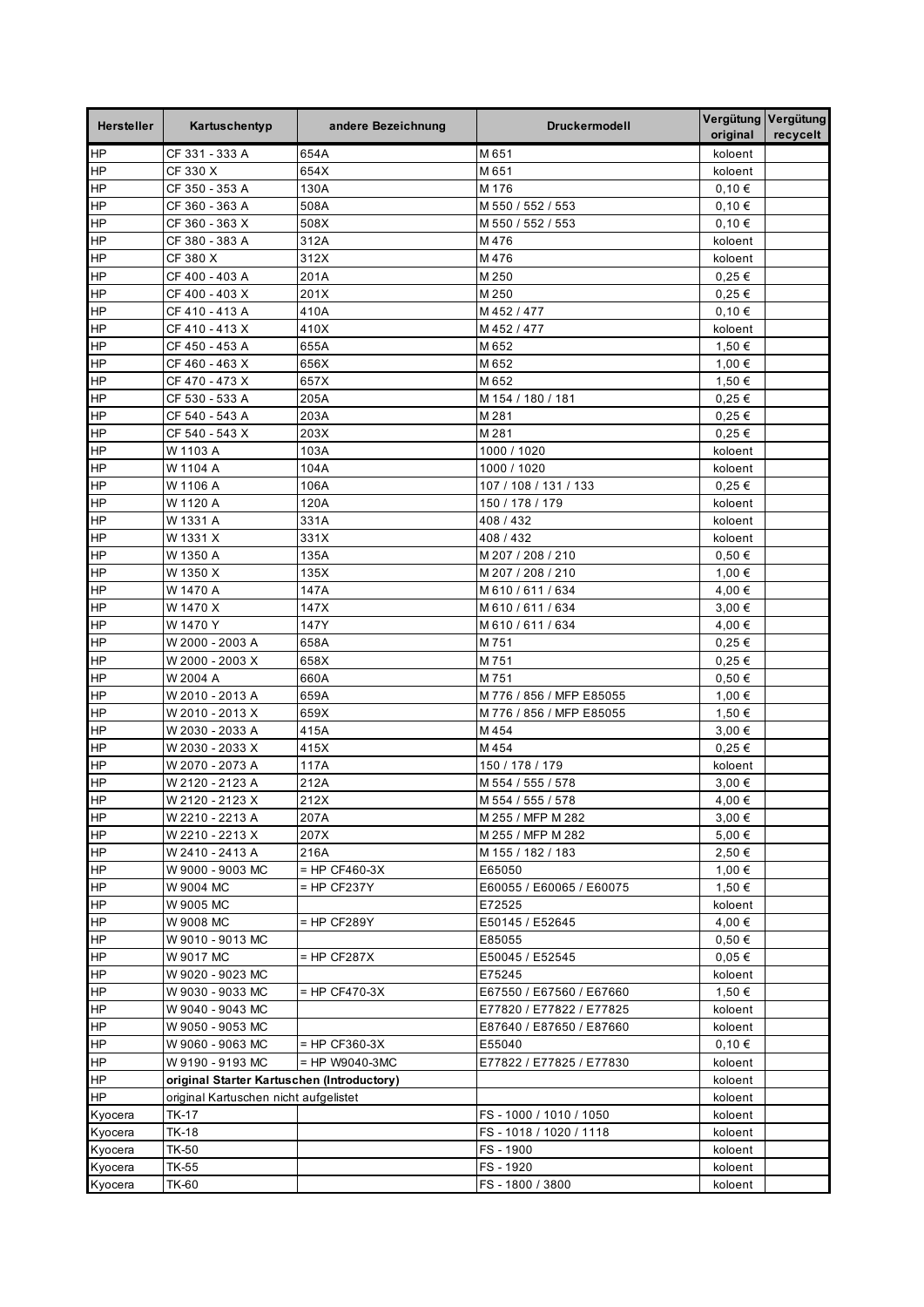| <b>Hersteller</b>  | Kartuschentyp      | andere Bezeichnung | <b>Druckermodell</b>                   | Vergütung Vergütung<br>original | recycelt |
|--------------------|--------------------|--------------------|----------------------------------------|---------------------------------|----------|
| Kyocera            | <b>TK-65</b>       |                    | FS-3820/3830                           | koloent                         |          |
| Kyocera            | TK-150             |                    | FS-C1000 / C1020                       | 1,50 €                          |          |
| Kyocera            | TK-170             |                    | FS-1320 / 1370                         | koloent                         |          |
| Kyocera            | TK-310             |                    | FS - 2000 / 3900 / 4000                | koloent                         |          |
| Kyocera            | TK-320             |                    | FS-3900/4000                           | koloent                         |          |
| Kyocera            | TK-330             |                    | FS-4000                                | koloent                         |          |
| Kyocera            | TK-340             |                    | FS-2020                                | koloent                         |          |
| Kyocera            | TK-350             |                    | FS - 3920 / 3040 / 3140 / 3520         | koloent                         |          |
| Kyocera            | TK-360             |                    | FS-4020                                | koloent                         |          |
| Kyocera            | TK-510             |                    | FS-C5020                               | koloent                         |          |
| Kyocera            | TK-520             |                    | FS-C5015                               | koloent                         |          |
| Kyocera            | TK-540             |                    | FS-C5100                               | koloent                         |          |
| Kyocera            | TK-550             |                    | FS-C5200                               | koloent                         |          |
| Kyocera            | TK-560             |                    | FS-C5300                               | koloent                         |          |
| Kyocera            | TK-570             |                    | FS-C5400                               | koloent                         |          |
| Kyocera            | TK-580             |                    | FS - C5150 / P6021                     | koloent                         |          |
| Kyocera            | TK-590             |                    | FS-C5250                               | koloent                         |          |
| Kyocera            | TK-1110<br>TK-1115 |                    | FS-1040<br>FS-1041                     | koloent                         |          |
| Kyocera<br>Kyocera | TK-1120            |                    | FS-1125                                | koloent<br>$0,50 \in$           |          |
| Kyocera            | TK-1125            |                    | FS - 1061 / 1325                       | koloent                         |          |
| Kyocera            | TK-1130            |                    | FS-1030 / M-2030                       | koloent                         |          |
| Kyocera            | TK-1140            |                    | FS - 1035 / M - 2035                   | koloent                         |          |
| Kyocera            | TK-1150            | keine Starter      | M-2135/P-2235                          | 1,00 €                          |          |
| Kyocera            | TK-1160            | keine Starter      | $P - 2040$                             | 1,00 €                          |          |
| Kyocera            | TK-1170            | keine Starter      | M-2040 / 2540                          | $0.25 \in$                      |          |
| Kyocera            | TK-1180            |                    | $P - 2040$                             | koloent                         |          |
| Kyocera            | TK-3060            |                    | M-3145 / 3645                          | $0,25 \in$                      |          |
| Kyocera            | TK-3130            |                    | FS-4200/4300                           | koloent                         |          |
| Kyocera            | TK-3150            |                    | M-3040 / 3540                          | koloent                         |          |
| Kyocera            | TK-3160            |                    | M-3145 / 3645 / P-3045 / 3050          | koloent                         |          |
| Kyocera            | TK-3170            |                    | M-3145 / 3645 / P-3045 / 3050          | koloent                         |          |
| Kyocera            | TK-3190            |                    | P - 3055 / 3060                        | koloent                         |          |
| Kyocera            | TK-3200            |                    | M-3860/P-3260                          | koloent                         |          |
| Kyocera            | TK-5220            |                    | M-5521                                 | 0,50€                           |          |
| Kyocera            | TK-5230            |                    | M-5521                                 | 0,10€                           |          |
| Kyocera            | TK-5240            |                    | M-5526                                 | koloent                         |          |
| Kyocera            | TK-5270            |                    | M-6230/6235                            | 1,50 €                          |          |
| Kyocera            | TK-5280            |                    | P-6235                                 | 1,50 €                          |          |
| Kyocera            | TK-5290            |                    | P-7240                                 | koloent                         |          |
| Kyocera            | TK-5345            |                    | TASKalfa 352ci                         | $0,25 \in$                      |          |
| Kyocera            | TK-6325            |                    | TASKalfa 4002 / 5002 / 6002            | koloent                         |          |
| Kyocera            | TK-8335            |                    | TASKalfa 3552 / 3253                   | koloent                         |          |
| Kyocera            | TK-8345            |                    | TASKalfa 2552 / 2553                   | 0,10€                           |          |
| Kyocera            | TK-8515            |                    | TASKalfa 5052 / 6052                   | koloent                         |          |
| Kyocera            | TK-8525            |                    | TASKalfa 4052 / 4053                   | koloent                         |          |
| Kyocera            | DK-110             |                    | FS - 920                               | koloent                         |          |
| Kyocera            | DK-130             |                    | FS - 1100 / 1300                       | $0,05 \in$                      |          |
| Kyocera            | DK-150             |                    | FS - 1128 / 1320 / 1350                | 0,05€                           |          |
| Kyocera            | DK-170             |                    | FS - 1035 / P - 2035                   | 0,05€                           |          |
| Kyocera            | DK-1150            |                    | M - 2135 / P - 2235                    | $0,05 \in$                      |          |
| Lexmark            | 12A7462            |                    | T 630                                  | koloent                         |          |
| Lexmark<br>Lexmark | 64016HE<br>64035HA |                    | T 640 / 642 / 644<br>T 640 / 642 / 644 | 0,10€<br>0,10€                  |          |
| Lexmark            | B222000            |                    | B 2236 / MB 2236                       | koloent                         |          |
| Lexmark            | B222H00            |                    | B 2236 / MB 2236                       | koloent                         |          |
| Lexmark            | B222X00            |                    | B 2236 / MB 2236                       | koloent                         |          |
| Lexmark            | C 734 / C 736      |                    | C 734 / 736                            | koloent                         |          |
| Lexmark            | C 3220             |                    | C 3224 / 3326                          | koloent                         |          |
| Lexmark            | CS 920             | 76C                | CS / CX 920 - 924                      | koloent                         |          |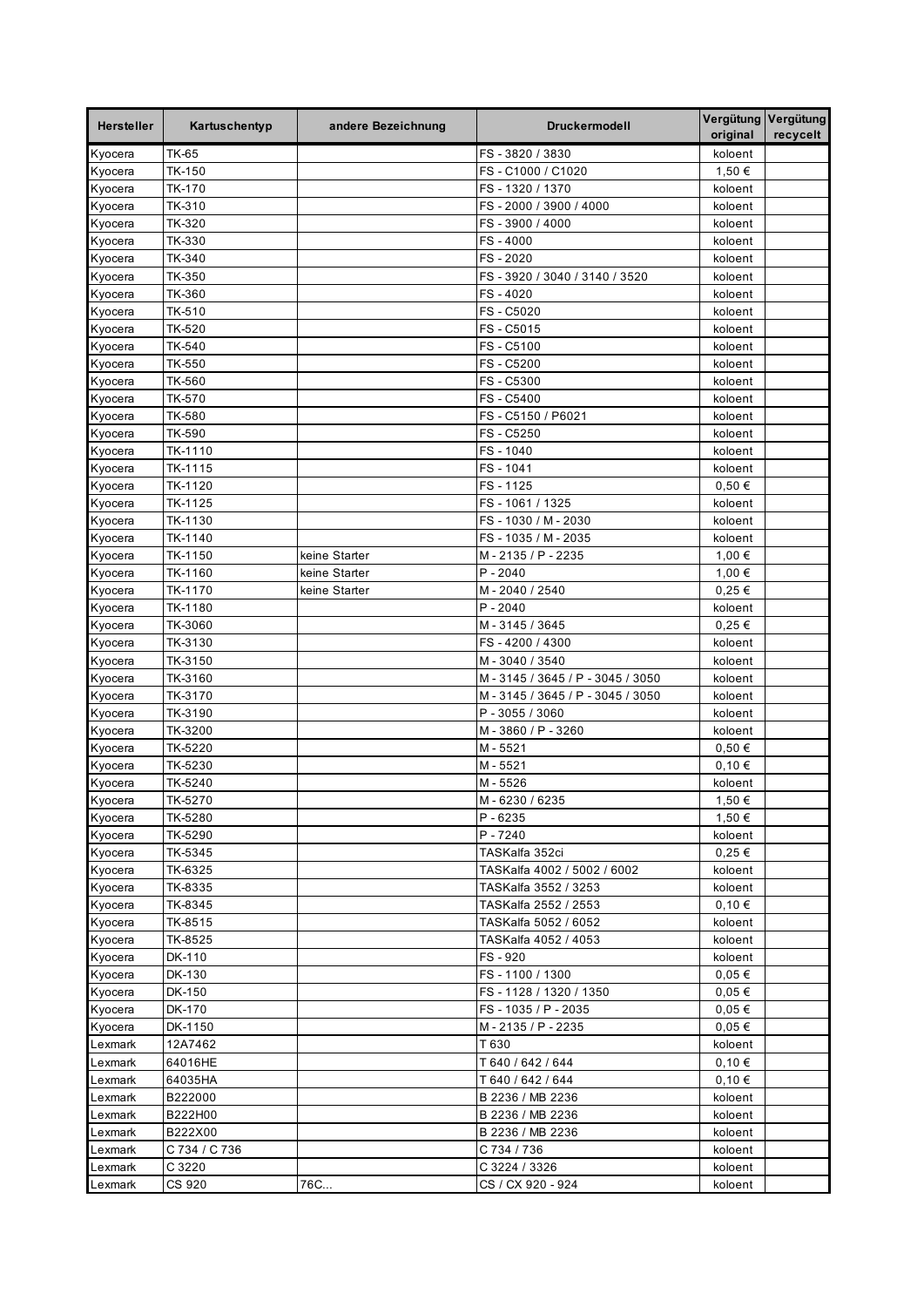| <b>Hersteller</b> | Kartuschentyp               | andere Bezeichnung             | <b>Druckermodell</b>                | original   | Vergütung Vergütung<br>recycelt |
|-------------------|-----------------------------|--------------------------------|-------------------------------------|------------|---------------------------------|
| Lexmark           | CS 920 Drum                 | CS / CX 920 - 924 Drum         |                                     | koloent    |                                 |
| Lexmark           | C 950                       |                                | C 950                               | koloent    |                                 |
| Lexmark           | C 950 Drum                  | C950X71G Drum                  | C 950                               | koloent    |                                 |
| Lexmark           | CX 310 Big black            | CS / CX 310 / 410 / 510        | CS / CX 310 / 410 / 510             | koloent    |                                 |
| Lexmark           | CX 310                      | CS / CX 310 / 410 / 510        | CS / CX 310 / 410 / 510             | 0,10€      |                                 |
| Lexmark           | C 2132 / 2240               | CS / CX 310 / 410 / 510        | C / XC 2132 / 2130                  | 0,10€      |                                 |
| Lexmark           | CX 317 Big black            | CS / CX 317 / 417 / 517        | C / MC 2325 / 2425 / 2535 / 2640    | koloent    |                                 |
| Lexmark           | CX 317                      | CS / CX 317 / 417 / 517        | C / MC 2325 / 2425 / 2535 / 2640    | 0,10€      |                                 |
| Lexmark           | CX 521 Big black            | CS / CX 421 / 521              | CS / CX 420 / 421 / 620 / 622 / 625 | koloent    |                                 |
| Lexmark           | CX 521                      | CS / CX 421 / 521              | CS / CX 420 / 421 / 620 / 622 / 625 | 0,10€      |                                 |
| Lexmark           | CX 725                      | CS / CX 720 / 725              | CS / CX 720 / 725                   | koloent    |                                 |
| Lexmark           | CX 728                      | CS / CX 727                    | <b>CS 728</b>                       | koloent    |                                 |
| Lexmark           | CX 860                      | 72K20K0 etc.                   | CS / CX 820 / 825 / 860             | koloent    |                                 |
| Lexmark           | CX 827                      | 73B20K0 etc.                   | CS / CX 827                         | koloent    |                                 |
| Lexmark           | C6160                       | 24B5998 etc.                   | C6160                               | koloent    |                                 |
| Lexmark           | XC 8160                     | 24B6508 etc.                   | XC 6100 / 6152 / 8155 / 8160        | koloent    |                                 |
| Lexmark           | E260A11E                    |                                | E260 / 360 / 460                    | koloent    |                                 |
| Lexmark           | E360A11E                    |                                | E260 / 360 / 460                    | koloent    |                                 |
| Lexmark           | E260X22G                    |                                | E260/360                            | koloent    |                                 |
| Lexmark           | <b>MS 310</b>               |                                | MS 310 / 410 / 510 / 610            | $0.25 \in$ | koloent                         |
| Lexmark           | M / XM 1140 / 1145          | = MS / MX 310                  | M / XM 1145                         | 0,25€      | koloent                         |
| Lexmark           | M / XM 3150                 | $= MS / MX 310$                | M / XM 3150                         | $0,25 \in$ | koloent                         |
| Lexmark           | MS 331                      | 55B2000 / 55B2H00              | MS 331 / 430 / 431                  | koloent    |                                 |
| Lexmark           | <b>MS 417</b>               | 51B                            | MS / MX 317 / 417 / 517 / 617       | 0,25€      |                                 |
| Lexmark           | MS 521                      | 56F                            | MS / MX 320 / 321 / 520 / 521 / 620 | $0.25 \in$ |                                 |
| Lexmark           | <b>MS 710</b>               | 52D / 62D                      | MS / MX 710 / 711 / 810 / 811 / 812 | $0,25 \in$ | koloent                         |
| Lexmark           | <b>MS 725</b>               | 58D                            | MS / MX 725 / 821 / 822 / 823 / 826 | $0,25 \in$ |                                 |
| Lexmark           | MS 817                      | 53B / 63B                      | MS 817 / 818                        | $0.25 \in$ |                                 |
| Lexmark           | MS 911                      | 64G                            | MS 911                              | koloent    |                                 |
| Lexmark           | MX 910                      | 64G                            | MX 910 / 912                        | koloent    |                                 |
| Lexmark           | MX 910 Drum                 | 54G                            | MX 910 / 912                        | koloent    |                                 |
| Lexmark           | T650A11E                    |                                | T 650 / 652 / 654 / 656             | koloent    |                                 |
| Lexmark           | T654X11E                    |                                | T 654 / 656                         | koloent    |                                 |
| Lexmark           | original Starter Kartuschen |                                |                                     | koloent    |                                 |
| Lexmark           | original Drum               |                                | alle MS / MX serie                  | koloent    |                                 |
| Minolta           | <b>TNP 35</b>               | TNP 34 - 43                    | Bizhub 3300 / 4700                  | 0,10€      |                                 |
| Minolta           | <b>TNP 59</b>               | TNP 59 - 63                    | Bizhub 3622 / 4052 / 4422 / 4752    | 0,10€      |                                 |
| Minolta           | TNP 35 Drum                 | IUP 16 - 32                    |                                     | koloent    |                                 |
| Minolta           | <b>TNP 75</b>               | ACF0051                        | Bizhub 5000 / 5020                  | koloent    |                                 |
| Minolta           | <b>TNP 76</b>               | ACF0050                        | Bizhub 4000 / 4020                  | koloent    |                                 |
| Minolta           | <b>TNP 77</b>               | ACF0031                        | Bizhub 5020                         | koloent    |                                 |
| Minolta           | <b>TNP 79</b>               |                                | Bizhub C 3350 i / 4050 i            | 0,50€      |                                 |
| Minolta           | <b>TNP 80</b>               |                                | Bizhub C 3320 i                     | 0,50€      |                                 |
| Minolta           | <b>TNP 81</b>               |                                | Bizhub C 3300 i / 4000 i            | 0,50€      |                                 |
| Minolta           | IUP 34 / 37/38 Drum         |                                |                                     | koloent    |                                 |
| Minolta           | TN 711                      |                                | C 654 / 750 / 750                   | koloent    |                                 |
| Minolta           | TN 216                      | TN 221 / 319 / 321 / 322 / 521 | C 220 / 224 / 227 / 360 / 454       | 0,05€      |                                 |
| Minolta           | TN 328                      | TN 328 / 626 / 328             | C 250 / 300 / 360 / 450 / 550 / 650 | 0,25€      |                                 |
| Minolta           | DR 214                      | A85Y0RD                        | C 227 / 287                         | 0,20€      |                                 |
| Minolta           | DR 216                      |                                | C 7222 / 7226 / 256                 | 0,20€      |                                 |
| Minolta           | DR 313                      | A7U40TD                        | C 258 / 308 / 368                   | 0,20€      |                                 |
| Minolta           | DR 512                      | A2XN0TD                        | C 224 / 284 / 364 / 454 / 554       | 0,20€      |                                 |
| Minolta           | DR 618                      | ACV80TD                        | C 450 / 550 / 650 / 750             | 0,20€      |                                 |
| Minolta           | M 4650                      | Restonerbehälter               |                                     | koloent    |                                 |
| Oki               | B 431                       | 44574702                       | B / MB 411 / 431 / 471              | koloent    |                                 |
| Oki               | B 432                       | 45807106                       | B 412 / 432 / 512                   | koloent    |                                 |
| Oki               | B 710                       | 1279001                        | B 710 / 720 / 730                   | koloent    |                                 |
| Oki               | B 2500                      | 09004391                       | B 2500 / 2510 / 2520 / 2540         | 0,50€      |                                 |
| Oki               | B 6300                      | 09004078                       | B 6200 / 6250 / 6300                | koloent    |                                 |
| Oki               | B 6500                      | 09004462                       | B 6500                              | koloent    |                                 |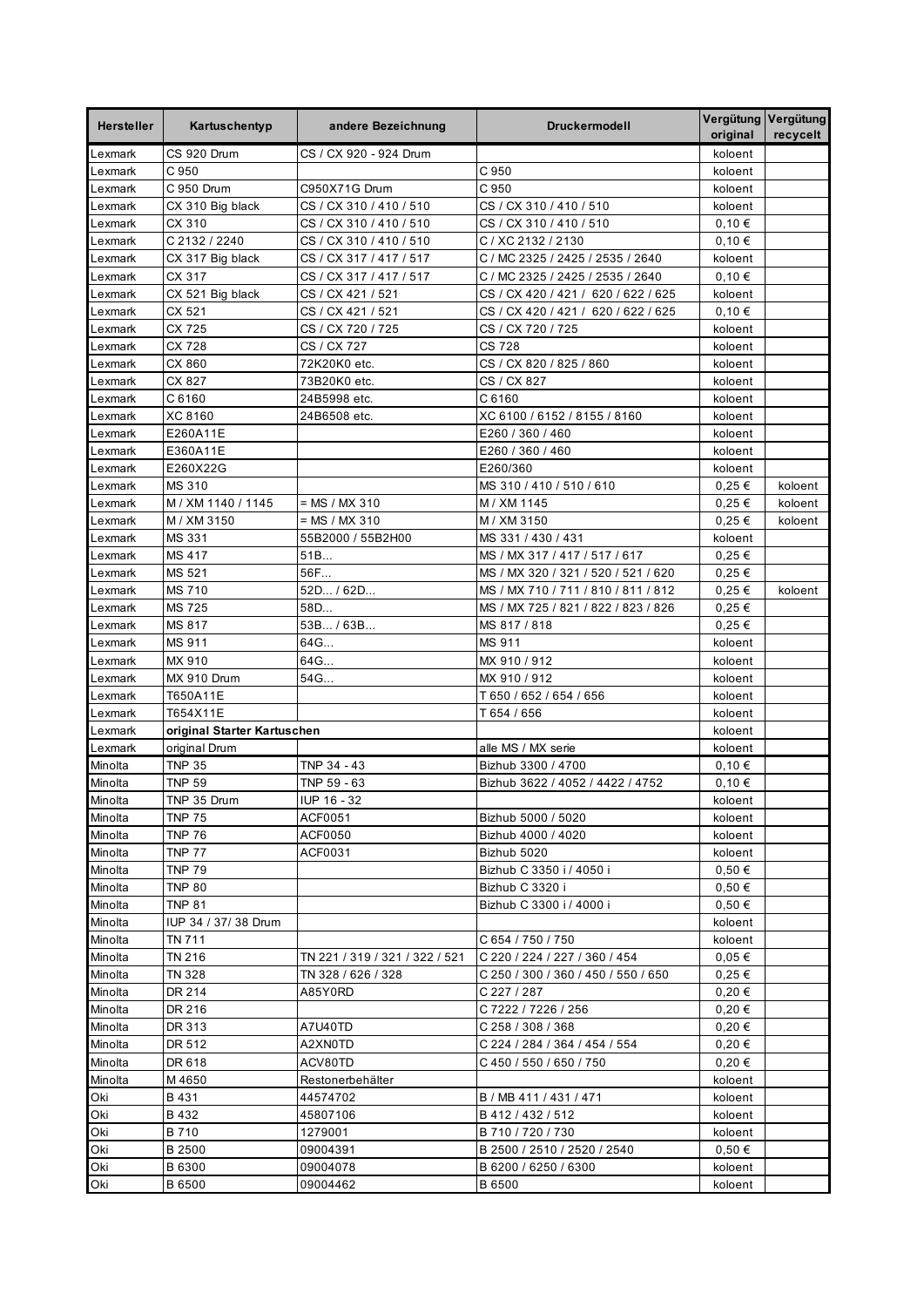| <b>Hersteller</b> | Kartuschentyp                | andere Bezeichnung             | <b>Druckermodell</b>            | Vergütung Vergütung<br>original | recycelt |
|-------------------|------------------------------|--------------------------------|---------------------------------|---------------------------------|----------|
| Oki               | B 840                        | 44661802                       | B 840                           | koloent                         |          |
| Oki               | C <sub>310</sub>             | 44469                          | C / MC 310 / 330 / 351 / 562    | koloent                         |          |
| Oki               | C 332                        | 44973                          | C / MC 332 / 363                | koloent                         |          |
| Oki               | C 532                        | 46490                          | C / MC 532 / 563                | koloent                         |          |
| Oki               | C 610                        | 44315                          | C 610                           | koloent                         |          |
| Oki               | C 612                        | 46507                          | C612                            | koloent                         |          |
| Oki               | C 650                        | 09006                          | C 650                           | 0,10€                           |          |
| Oki               | C 710                        | 44318                          | C 710 / 711                     | koloent                         |          |
| Oki               | C 712                        | 46507                          | C 712                           | koloent                         |          |
| Oki               | C822                         | 448446                         | C 822                           | koloent                         |          |
| Oki               | C 841                        | 448445.                        | C 831 / 841                     | koloent                         |          |
| Oki               | C 843                        | 46471                          | C 823 / 833 / 843               | 0,10€                           |          |
| Oki               | C 844                        | 46861                          | C 834 / 844                     | koloent                         |          |
| Oki               | C8600                        | 43487                          | C 8600 / 8800                   | koloent                         |          |
| Oki               | MB 760 Toner mit Drum        | 45488802                       | B / MB 721 / 731 / 760 / 770    | 1,00 €                          |          |
| Oki               | <b>ES 7131 Drum</b>          | 45456302                       | ES 7131 / 7170                  | 0,25€                           |          |
| Oki               | ES 7131 Toner                | 45456502                       | ES 7131 / 7170                  | koloent                         |          |
| Oki               | MB 260                       | $1240001 = B2500$              | MB 260 / 280 / 290              | 0,50€                           |          |
| Oki               | <b>MC 760</b>                | 45396304                       | MC 760 / 770 / 780              | koloent                         |          |
| Oki               | <b>B 431 Drum</b>            | 44574302                       | B 411 / 431                     | 1.00 €                          |          |
| Oki               | B 431 Drum Starter           |                                | B 411 / 431                     | koloent                         |          |
| Oki               | C 5600 Drum                  | 43381                          | C 5600 / 5700                   | koloent                         |          |
| Olivetti          | B 1026                       | B 1026 - 9 (= Minolta TN613)   | MF 452 / 552                    | $0.05 \in$                      |          |
| Olivetti          | B 1036                       | B 1036 - 9 (= Minolta TN321)   | MF 222 / 282 / 362              | 0,05€                           |          |
| Olivetti          | <b>B</b> 1044 Drum           | B 1044 - 5 (= Minolta DR512)   | MF 222 / 282 / 362              | 0,20€                           |          |
| Olivetti          | B 1166                       | B 1166 - 9 (= Minolta TN324)   | MF 254 / 304 / 364              | 0,05€                           |          |
| Olivetti          | B 1174                       | B 1174 - 5 (= Minolta TN324)   | MF 254 / 304 / 364              | $0.05 \in$                      |          |
| Olivetti          | B 1194                       | B 1194 - 7 (= Minolta TN221)   | MF 223 / 283                    | 0,05€                           |          |
| Olivetti          | B 1206                       | B 1206 - 9 (= Minolta TN512)   | MF 454 / 554 / 654              | $0,05 \in$                      |          |
| Olivetti          | <b>B 1330 Drum</b>           | B 1330 - 1 (= Minolta DR316)   | MF 259 / 309 / 369              | $0,20 \in$                      |          |
| Olivetti          | B 1233                       | 2535 / 3524 (= Utax PK1010)    | MF 3524                         | koloent                         |          |
| Olivetti          | B 1237                       | B 1237 - 9 (= Utax PK5015)     | MF 2624 / 2226                  | koloent                         |          |
| Panasonic         | <b>UG 3380</b>               |                                | UF 5300                         | koloent                         |          |
| Ricoh             | C <sub>221</sub>             | C 220 / 221                    | SP C 220 / 221 / 222 / 240      | 1,50 €                          |          |
| Ricoh             | C <sub>250</sub>             |                                | SP C 250 / 260 / 261            | 1,50 €                          |          |
| Ricoh             | C <sub>252</sub>             |                                | SP C 252 / 262                  | 1,50 €                          |          |
| Ricoh             | C 312                        | C 310 / 311 / 312              | SP C 242 / 342                  | 1,50 €                          |          |
| Ricoh             | IM 350                       | 418133                         | IM 350                          | 0.10€                           |          |
| Ricoh             | IM 430                       | 406667                         | IM 430 / 431 / 440 / 441        | 0,10€                           |          |
| Ricoh             | P 501                        | 418506                         | P 500 / 501 / 502               | 1,00 €                          |          |
| Ricoh             | SP 4500 Drum                 | 407324                         | SP 3600 / 3610 / 4510           | koloent                         |          |
| Ricoh             | MP 401                       | 841887                         | MP 401 / 402 / SP 4520          | koloent                         |          |
| Ricoh             | MP C3003 Drum                |                                |                                 | koloent                         |          |
| Ricoh             | MP C3004 Drum                |                                | C 352                           | koloent                         |          |
| Ricoh<br>Ricoh    | SP C352 E<br>SP 1000         | 407383 - 6<br>= mit Oki B 2500 | 1000 / 1140 / 1180 /            | $0,25 \in$<br>$0,50 \in$        |          |
| Ricoh             | SP 3400                      | 406522                         | SP 3400 / 3410                  | 0,50€                           |          |
| Ricoh             | SP 3710                      | 408285                         | SP 3700 / 3710                  | 0,50€                           |          |
| Ricoh             | SP 4100                      | <b>Type 220</b>                | 400 / 4100                      | 0,50€                           |          |
| Ricoh             | SP 4500 A                    |                                | SP 3600 / 3610 / 4510           | 0,10€                           |          |
| Ricoh             | SP 4500 HA                   | 407318                         | SP 4510                         | 0,10€                           |          |
| Ricoh             | SP 5200                      | 406685                         | SP 5200 / 5210                  | $0,50 \in$                      |          |
| Ricoh             | clear bottles short and long |                                | MP C 306 / 2003 / 3003 / 4503   | $0,05 \in$                      |          |
| Samsung           | CLT-404                      |                                | C 430 / 480 / 482 / 483         | koloent                         |          |
| Samsung           | CLT-406                      |                                | CLP 360 / 365 / CLX 3300 / 3305 | koloent                         |          |
| Samsung           | CLT-R406 Drum                | keine Starter                  | CLP 360 / 365 / CLX 3300 / 3305 | 0,25€                           |          |
| Samsung           | CLT-4072                     |                                | CLP 320 / 325 / CLX 3185        | koloent                         |          |
| Samsung           | CLT-R407 Drum                | keine Starter                  | CLP 320 / 325 / CLX 3185        | 0,25€                           |          |
| Samsung           | CLT-4092                     |                                | CLP 310 / 315 CLX 3175          | koloent                         |          |
| Samsung           | CLT-R409 Drum                | keine Starter                  | CLP 310 / 315 CLX 3175          | $0,25 \in$                      |          |
|                   |                              |                                |                                 |                                 |          |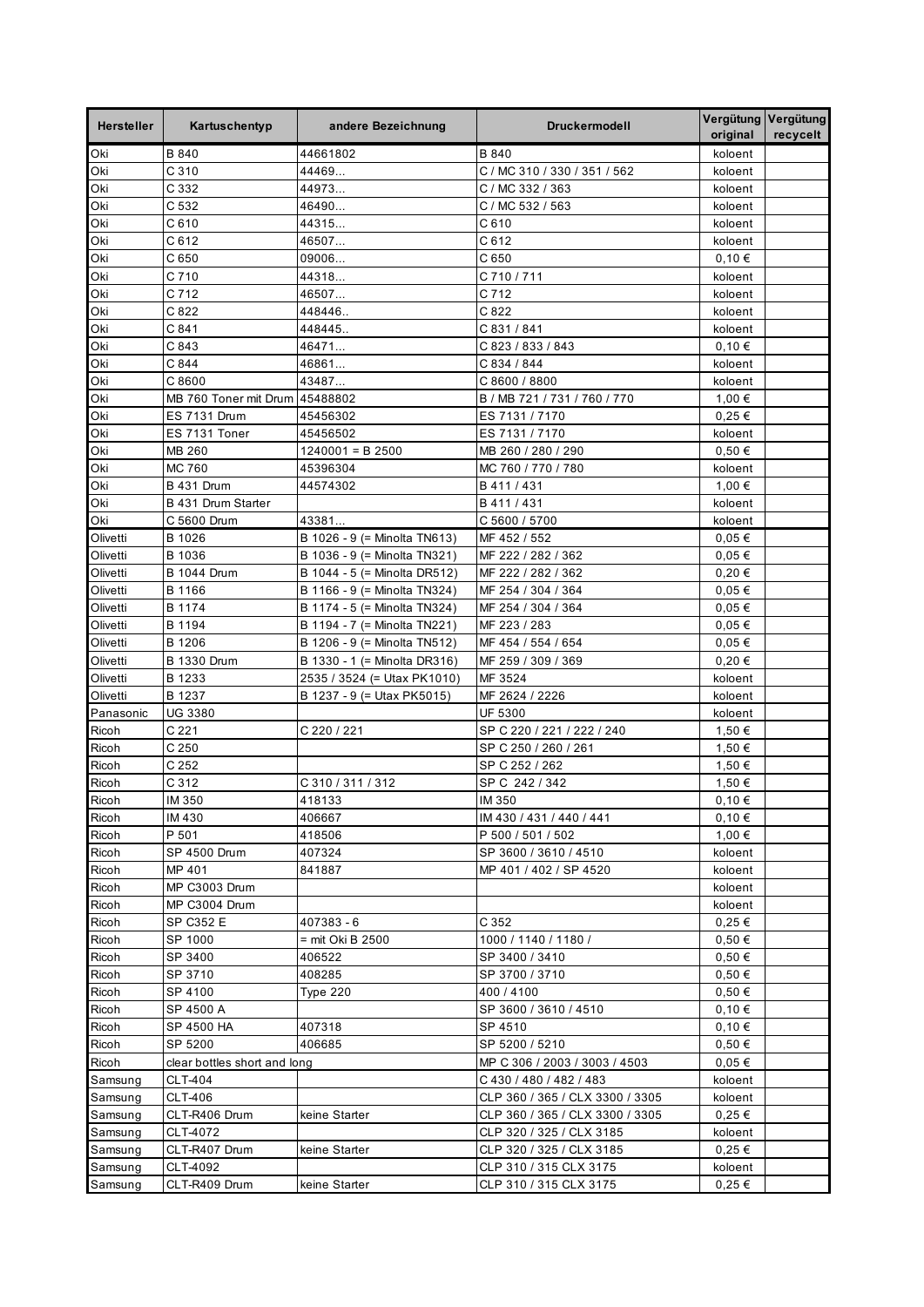| <b>Hersteller</b>  | Kartuschentyp                      | andere Bezeichnung                             | <b>Druckermodell</b>                        | original         | Vergütung Vergütung<br>recycelt |
|--------------------|------------------------------------|------------------------------------------------|---------------------------------------------|------------------|---------------------------------|
| Samsung            | CLT-503 S / L                      |                                                | C 3000 / 3010 / 3060                        | koloent          |                                 |
| Samsung            | <b>CLT-504 S</b>                   |                                                | CLP 415 / CLX 4100 / 4195                   | 0,10€            |                                 |
| Samsung            | CLT-505 S/L                        |                                                | C 2600 / 2620 / 2670 / 2680                 | koloent          |                                 |
| Samsung            | CLT-506 S / L                      |                                                | CLP 680 / CLX 6260                          | koloent          |                                 |
| Samsung            | CLT-5082 L                         |                                                | CLP 620 / 670 / CLX 6220 / 6250             | koloent          |                                 |
| Samsung            | CLT-603 S / L                      |                                                | C4010 / 4060                                | koloent          |                                 |
| Samsung            | <b>CLT-806S</b>                    |                                                | X 7400 / 7500 / 7600                        | koloent          |                                 |
| Samsung            | <b>CLT-808S</b>                    |                                                | X 4200 / 4220 / 4250 / 4300                 | koloent          |                                 |
| Samsung            | <b>CLT-809</b>                     |                                                | C / CLX 9201 / 9251 / 9301                  | koloent          |                                 |
| Samsung            | ML-1630                            |                                                | ML 1630 / SCX 4500                          | $0,20 \in$       |                                 |
| Samsung            | ML-2850                            |                                                | ML 2400 / 2450 / 2850 / 2853                | koloent          |                                 |
| Samsung            | ML-3050                            |                                                | ML 3000 / 3050 / 3051                       | koloent          |                                 |
| Samsung            | ML-3470                            |                                                | ML 3400 / 3470 / 3471                       | koloent          |                                 |
| Samsung            | ML-4550                            |                                                | ML 4000 / 4050 / 4551                       | koloent          |                                 |
| Samsung            | <b>MLT-D101S</b>                   |                                                | ML 2160 / SCX 4300 / SF 760                 | koloent          |                                 |
| Samsung            | MLT-D103                           |                                                | ML 2900 / 2950 / SCX 4705 / 4728            | koloent          |                                 |
| Samsung            | MLT-D1042                          |                                                | ML 1660 / 1665 / SCX 3000 / 3205            | koloent          |                                 |
| Samsung            | MLT-D1052 L                        |                                                | ML 1900 / 2525 / SCX 4600 / SF 650          | koloent          |                                 |
| Samsung            | <b>MLT-D1092S</b>                  |                                                | SCX 4300 / 4610                             | koloent          |                                 |
| Samsung            | MLT-D111S                          |                                                | M 2020 / 2022 / 2070                        | koloent          |                                 |
| Samsung            | MLT-D116 S / L                     |                                                | M 2620 / 2625 / 2820 / 2885                 | koloent          |                                 |
| Samsung            | MLT-R116 Drum<br>MLT-D201 S / L    |                                                | M 2620 / 2625 / 2820 / 2885<br>M4030 / 4080 | 0,10€<br>koloent |                                 |
| Samsung<br>Samsung | MLT-D203 S / E / L / U             |                                                | M 3320 / 3820 / 4020 / 4070                 | koloent          |                                 |
| Samsung            | MLT-D204 S / E / L / U             |                                                | M 3825 / 3875 / 4025 / 4075                 | koloent          |                                 |
| Samsung            | MLT-R204 Drum                      |                                                | M 3825 / 3875 / 4025 / 4075                 | 0,10€            |                                 |
| Samsung            | MLT-D205 E / L / U                 |                                                | ML 3300 / 3710 / SCX 4833 / 5739            | koloent          |                                 |
| Samsung            | MLT-D2092 L                        |                                                | ML 2855 / SCX 4824                          | koloent          |                                 |
| Samsung            | <b>MLT-D303 E</b>                  |                                                | M 4560 / 4580                               | $0,25 \in$       |                                 |
| Samsung            | MLT-D304 S / E / L                 |                                                | M 4530 / 4530 / 4583                        | koloent          |                                 |
| Samsung            | MLT-R304 Drum                      |                                                | M 4530 / 4530 / 4583                        | 0,10€            |                                 |
| Samsung            | MLT-D305 S / L                     |                                                | ML 3750 / 3753                              | koloent          |                                 |
| Samsung            | MLT-D307 S / E / L / U             |                                                | ML 5010 / 5012 / 5015                       | koloent          |                                 |
| Samsung            | MLT-D309 S / E / L                 |                                                | ML 5510 / 6510                              | koloent          |                                 |
| Samsung            | SCX-4100                           |                                                | <b>SCX 4100</b>                             | koloent          |                                 |
| Samsung            | SCX-D4200A                         |                                                | <b>SCX 4200</b>                             | $0,25 \in$       |                                 |
| Samsung            | SCX-D6555A                         |                                                | SCX 6545 / 65555                            | koloent          |                                 |
| Samsung            | SCX-R6555 Drum                     |                                                | SCX 6545 / 65555                            | koloent          |                                 |
| Sharp              | DX-C20                             |                                                | DX-C 200                                    | 1,50 €           |                                 |
| Sharp              | MX-23                              |                                                | MX 2010 / 2310 / 2614 / 3114                | 0,10€            |                                 |
| Sharp              | MX-31                              |                                                | MX 2301 / 2600 / 3100                       | koloent          |                                 |
| Sharp              | MX-36                              |                                                | MX 2610 / 3110 / 3610                       | 0.10€            |                                 |
| Sharp              | MX-51                              |                                                | MX 4110 / 4140 / 5112                       | koloent          |                                 |
| Sharp              | MX-60                              |                                                | MX 3050 /                                   | koloent          |                                 |
| Sharp              | MX-61                              |                                                | MX 2630 / 3050 / 5070                       | koloent          |                                 |
| Sharp              | MX-62                              |                                                | MX 6240 / 7040 / 8090                       | koloent          |                                 |
| Sharp              | <b>MX-C30</b>                      |                                                | MX 250 / 300                                | koloent          |                                 |
| Sharp              | MX-C38                             |                                                | MX B 380 / C310 / 381 / 402                 | koloent          |                                 |
| Toshiba            | e-studio 305                       | $=$ Lexmark CS / CX 310                        | e-studio 305 / 306                          | 0,10€            |                                 |
| Toshiba            | e-studio 338                       | = Lexmark CS / CX 521                          | e-studio 338                                | 0,10€            |                                 |
| Toshiba            | e-studio 385 / 470                 | = Lexmark MS / MX 310                          | e-studio 385 / 470                          | 0,10€            |                                 |
| Toshiba            | e-studio 389                       | = Lexmark CS / CX 725                          | e-studio 389 / 479                          | koloent          |                                 |
| Toshiba            | e-studio 408 / 478                 | = Lexmark MS / MX 521                          | e-studio 408 / 478                          | 0,10€            |                                 |
| Toshiba<br>Toshiba | e-studio 520 / 525<br>e-studio 528 | = Lexmark MS / MX 710<br>= Lexmark MS / MX 725 | e-studio 520 / 525<br>e-studio 528          | 0,10€<br>koloent |                                 |
| Xerox              | 106R01378 / 9                      | = Oki B 2500                                   | Phaser 3100                                 | $0,50 \in$       |                                 |
| Xerox              | 106R02732                          |                                                | WC 3655                                     | koloent          |                                 |
| Xerox              | 006R01513                          | 006R01509                                      | WC 7525 / 7530 / 7845                       | koloent          |                                 |
| Xerox              | 106R03480                          |                                                | WC 6510 / 6515                              | 0,10€            |                                 |
| Xerox              | 006R01453                          |                                                | WC 7120 / 7125 / 7220 / 7225                | koloent          |                                 |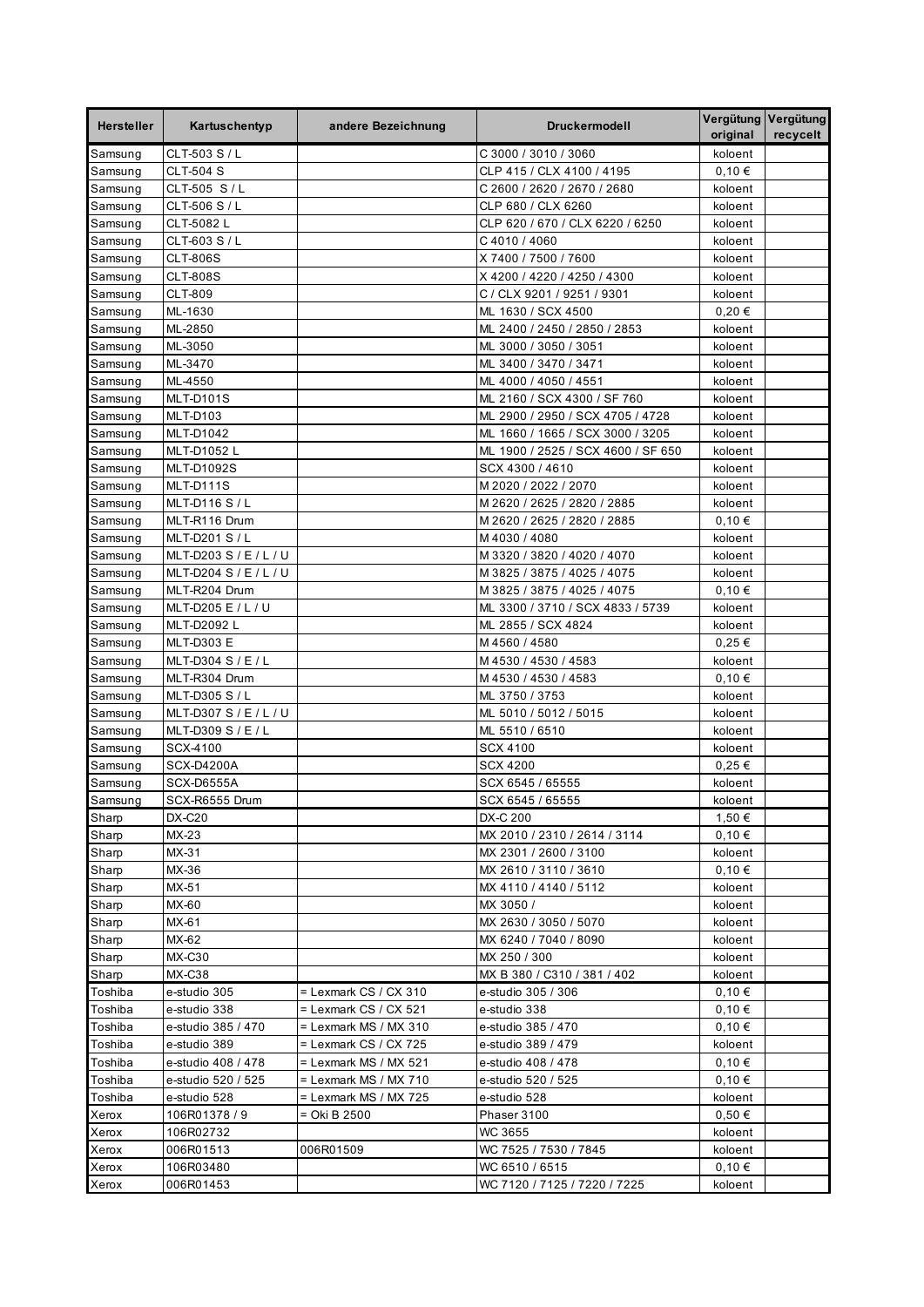| <b>Hersteller</b>      | Kartuschentyp                        | andere Bezeichnung            | <b>Druckermodell</b>                                 | original              | Vergütung Vergütung<br>recycelt |
|------------------------|--------------------------------------|-------------------------------|------------------------------------------------------|-----------------------|---------------------------------|
| Xerox                  | 106R03737                            |                               | C 7020 / 7025 / 7030                                 | koloent               |                                 |
| Xerox                  | 106R03625                            |                               | WC 3335 / 3345                                       | koloent               |                                 |
|                        |                                      | Tintenpatronen                |                                                      |                       |                                 |
| <b>Brother</b>         | original Tintenpatronen              |                               |                                                      | koloent               |                                 |
| Canon                  | $BX-3$                               |                               | B 100 / 110                                          | koloent               | koloent                         |
| Canon                  | CL-38                                |                               | IP 2500                                              | 0,50€                 | koloent                         |
| Canon                  | CL-41                                |                               | IP 1600 / 2200                                       | $0.50 \in$            | koloent                         |
| Canon                  | CL-51                                |                               | IP 6210 / 6220                                       | 0,50€                 | koloent                         |
| Canon                  | CL-52                                |                               | IP 6210 / 6220                                       | koloent               | koloent                         |
| Canon                  | CL-511                               |                               | IP 2700 / MP 240 / 250 / 260                         | 0,50€                 | koloent                         |
| Canon                  | CL-513                               |                               | IP 2700 / MP 240 / 250/ 260                          | 1,00 €                | koloent                         |
| Canon                  | CL-541                               |                               | MG 2140 / 3140 / 4140 / MX 375                       | 1,75 €                | koloent                         |
| Canon                  | CL-541 XL                            |                               | MG 2140 / 3140 / 4140 / MX 375                       | 2,00 €                | koloent                         |
| Canon                  | CL 546                               |                               | MG 2450                                              | 1,50 €                | koloent                         |
| Canon                  | <b>CL 546 XL</b>                     |                               | MG 2450                                              | 1,50 €                | koloent                         |
| Canon                  | CL 561                               |                               | TS 5350 / 5351 / 5352                                | 2,00 €                | koloent                         |
| Canon                  | CL 561 XL                            |                               | TS 5350 / 5351 / 5352                                | 2,00 €                | koloent                         |
| Canon                  | PG 37                                |                               | IP 2500                                              | $0,50 \in$            | koloent                         |
| Canon                  | PG 40                                |                               | IP 1600 / 2200                                       | $0,50 \in$            | koloent                         |
| Canon                  | <b>PG 50</b><br>PG 510               |                               | IP 2200<br>IP 2700 / MP 240 / 250 / 260              | $0,50 \in$            | koloent                         |
| Canon                  | PG 512                               |                               | IP 2700 / MP 240 / 250 / 260                         | $0,75 \in$<br>1,00 €  | koloent<br>koloent              |
| Canon<br>Canon         | PG 540                               |                               | MG 2140 / 3140 / 4140 / MX 375                       | 1,50 €                | koloent                         |
| Canon                  | <b>PG 540XL</b>                      |                               | MG 2140 / 3140 / 4140 / MX 375                       | 1,50 €                | koloent                         |
| Canon                  | PG 545                               |                               | MG 2450                                              | 1,00 €                | koloent                         |
| Canon                  | PG 545 XL                            |                               | MG2450                                               | 1,00 €                | koloent                         |
| Canon                  | PG 560                               |                               | TS 5350 / 5351 / 5352                                | 1,75 €                | koloent                         |
| Canon                  | PG 560 XL                            |                               | TS 5350 / 5351 / 5352                                | 1,75 €                | koloent                         |
| Canon                  | nicht aufgelistete original Patronen |                               |                                                      | koloent               |                                 |
|                        |                                      |                               |                                                      |                       |                                 |
| Epson                  | original Tintenpatronen              |                               |                                                      | koloent               |                                 |
| Frama                  | F <sub>2</sub>                       | F 12 / 22 / 32 / 42 / 62 / 82 | F 12 / 22 / 32 / 42 / 62 / 82                        | 2,00 €                |                                 |
| <b>HP</b>              | 51626 A                              | Nr. 26                        | 500er Serie                                          | koloent               |                                 |
| HP                     | 51629 A                              | Nr. 29                        | 600er Serie                                          | koloent               |                                 |
| HP                     | 51640 A                              | Nr. 40                        | 230/330/350/430/450/650                              | koloent               |                                 |
| <b>HP</b>              | 51645 A                              | Nr. 45                        | 850                                                  | 3,00 €                | 1,50 €                          |
| <b>HP</b>              | C 6578 A/D                           | Nr. 78                        | 970Cxi / 990Cxi                                      | koloent               |                                 |
| <b>HP</b>              | C 6615 D                             | Nr. 15                        | 840C                                                 | 3,00€                 | 1,50 €                          |
| HP                     | C 6656 A                             | Nr. 56                        | 5550 / PhotoSmart 7350                               | koloent               | koloent                         |
| <b>HP</b>              | C 6657 A                             | Nr. 57                        | 5550 / PhotoSmart 7350                               | koloent               | koloent                         |
| HP                     | C 6658 A                             | Nr. 58                        | 5550 / PhotoSmart 7350                               | koloent               | koloent                         |
| <b>HP</b>              | C 8727 A                             | Nr. 27                        | 3320 / 3720 / 3520                                   | koloent               | koloent                         |
| <b>HP</b>              | C 8728 A                             | Nr. 28                        | 3320 / 3720 / 3520                                   | koloent               | koloent                         |
| <b>HP</b>              | C 8765 EE                            | Nr. 338                       | 5740/6540                                            | koloent               | koloent                         |
| <b>HP</b>              | C 8766 EE                            | Nr. 343                       | 5740/6540                                            | koloent               | koloent                         |
| <b>HP</b>              | C 8767 EE                            | Nr. 339                       | 5740/6540                                            | koloent               | koloent                         |
| <b>HP</b>              | C 9351 A                             | Nr. 21                        | 3940 / 5610                                          | $0,05 \in$            | koloent                         |
| <b>HP</b>              | C 9351 A                             | Nr. 21 XL                     | 3940 / 5610                                          | 0,10€                 | koloent                         |
| <b>HP</b>              | C 9352 A                             | Nr. 22                        | 3940 / 5610                                          | $0,25 \in$            | koloent                         |
| <b>HP</b>              | C 9352 A                             | Nr. 22 XL                     | 3940 / 5610                                          | $0,75 \in$            | koloent                         |
| HP                     | C 9361 EE                            | Nr. 342                       | Desk Jet 5440                                        | koloent               | koloent                         |
| <b>HP</b>              | C 9362 EE                            | Nr. 336                       | Desk Jet 5440                                        | koloent               | koloent                         |
| <b>HP</b>              | C 9363 EE                            | Nr. 344                       | 5740 / 6540                                          | koloent               | koloent                         |
| <b>HP</b>              | C 9364 EE                            | Nr. 337                       | 5940 / PSC 2575                                      | koloent               | koloent                         |
| <b>HP</b>              | C 9369 EE                            | Nr. 348                       | 5740 / 6540                                          | koloent               | koloent                         |
| <b>HP</b>              | CB 335 EE                            | Nr. 350                       | D4260 / C4280 / C5280                                | koloent               | koloent                         |
| HP                     | CB 336 EE                            | Nr. 350 XL                    | D4260 / C4280 / C5280                                | koloent               | koloent                         |
| <b>HP</b>              | CB 337 EE                            | Nr. 351                       | D4260 / C4280 / C5280                                | koloent               | koloent                         |
| <b>HP</b><br><b>HP</b> | CB 338 EE<br>CC 640 EE               | Nr. 351 XL<br>Nr. 300 black   | D4260 / C4280 / C5280<br>D2530 / 2560 / F4224 / 4280 | koloent<br>$0,50 \in$ | koloent<br>koloent              |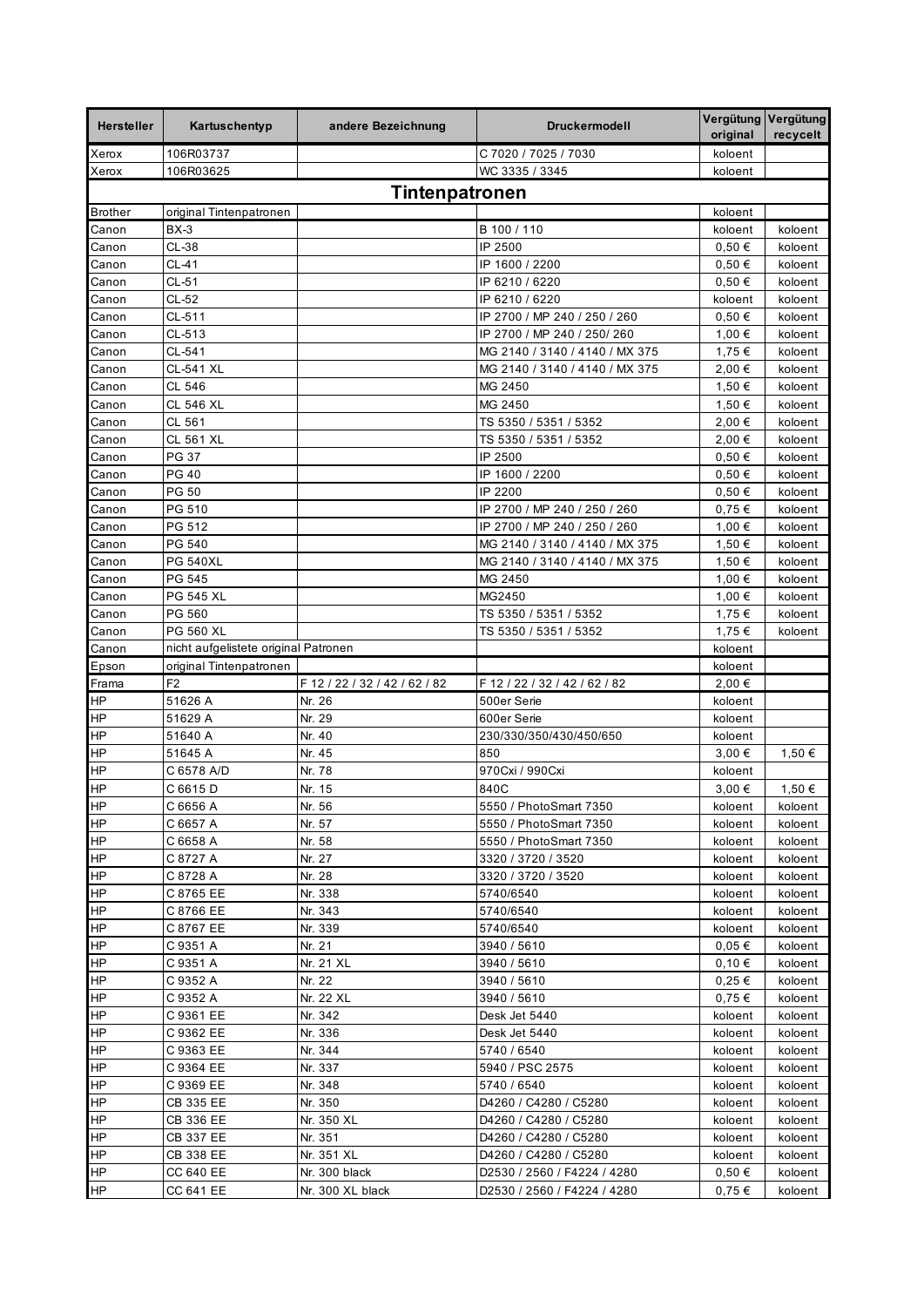| <b>Hersteller</b> | Kartuschentyp                          | andere Bezeichnung                                          | <b>Druckermodell</b>        | original   | Vergütung Vergütung<br>recycelt |
|-------------------|----------------------------------------|-------------------------------------------------------------|-----------------------------|------------|---------------------------------|
| HP                | CC 643 EE                              | Nr. 300 color                                               | D2530 / 2560 / F4224 / 4280 | 0,75€      | koloent                         |
| <b>HP</b>         | CC 644 EE                              | Nr. 300 XL color                                            | D2530 / 2560 / F4224 / 4280 | $0.75 \in$ | koloent                         |
| HP                | CC 653 A                               | Nr. 901 black                                               | 4540 / 4580                 | 0,75€      | koloent                         |
| <b>HP</b>         | CC 654 A                               | Nr. 901 XL black                                            | 4540 / 4580                 | 0,50€      | koloent                         |
| HP                | CC 656 A                               | Nr. 901 color                                               | 4540 / 4580                 | 0,50€      | koloent                         |
| ΗP                | CH 561 EE alte serie                   | Nr. 301 black                                               | 1000 / 1050 / 2050 / 3050   | $0.75 \in$ | koloent                         |
| ΗP                | CH 562 EE alte serie                   | Nr. 301 color                                               | 1000 / 1050 / 2050 / 3050   | 0,75€      | koloent                         |
| <b>HP</b>         | CH 563 EE alte serie                   | Nr. 301 XL black                                            | 1000 / 1050 / 2050 / 3050   | $0.75 \in$ | koloent                         |
| $\overline{H}$    | CH 564 EE alte serie                   | Nr. 301 XL color                                            | 1000 / 1050 / 2050 / 3050   | 0.75€      | koloent                         |
| <b>HP</b>         | CH 561 EE neu ab 08/1 Nr. 301 black    |                                                             | 1000 / 1050 / 2050 / 3050   | 1,25 €     | koloent                         |
| <b>HP</b>         | CH 562 EE neu ab 08/1 Nr. 301 color    |                                                             | 1000 / 1050 / 2050 / 3050   | 1,25 €     | koloent                         |
| <b>HP</b>         | CH 563 EE neu ab 08/1 Nr. 301 XL black |                                                             | 1000 / 1050 / 2050 / 3050   | 1,25 €     | koloent                         |
| <b>HP</b>         | CH 564 EE neu ab 08/1 Nr. 301 XL color |                                                             | 1000 / 1050 / 2050 / 3050   | 1,25 €     | koloent                         |
| ΗP                |                                        | Nr. 62 black setup / instant Ink                            | 5740 / 8040                 | 1,00 €     | koloent                         |
| HP                | C2P04AE                                | Nr. 62 black                                                | 5740 / 8040                 | 2,00 €     | koloent                         |
| <b>HP</b>         | C2P05AE                                | Nr. 62 XL black                                             | 5740 / 8040                 | 2,00 €     | koloent                         |
| $\overline{H}$    |                                        | Nr. 62 color setup / instant lnk                            | 5740 / 8040                 | 1,00 €     | koloent                         |
| <b>HP</b>         | C2P06AE                                | Nr. 62 color                                                | 5740 / 8040                 | 2,00 €     | koloent                         |
| HP                | C2P07AE                                | Nr. 62 XL color                                             | 5740 / 8040                 | 2,00 €     | koloent                         |
| HP                | <b>F6U62AN</b>                         | Nr. 63 black                                                | 1112 / 2130 / 3630 / 4650   | koloent    | koloent                         |
| HP                | F6U61AN                                | Nr. 63 color                                                | 1112 / 2130 / 3630 / 4650   | koloent    | koloent                         |
| ΗP                | F6U64AN                                | Nr. 63 XL black                                             | 1112 / 2130 / 3630 / 4650   | koloent    | koloent                         |
| HP                | F6U63AN                                | Nr. 63 XL color                                             | 1112 / 2130 / 3630 / 4650   | koloent    | koloent                         |
| <b>HP</b>         |                                        | Nr. 302 black setup / insant lnk 3630 / 3830                |                             | $0.75 \in$ | koloent                         |
| <b>HP</b>         |                                        | Nr. 302 color setup / instant Ink 3630 / 3830               |                             | $0,75 \in$ | koloent                         |
| <b>HP</b>         | <b>F6U65AE</b>                         | Nr. 302 color                                               | 3630 / 3830                 | 1,00 €     | koloent                         |
| <b>HP</b>         | <b>F6U66AE</b>                         | Nr. 302 black                                               | 3630 / 3830                 | 1,00 €     | koloent                         |
| <b>HP</b>         | F6U67AE                                | Nr. 302 XL color                                            | 3630 / 3830                 | 1,25 €     | koloent                         |
| <b>HP</b>         | <b>F6U68AE</b>                         | Nr. 302 XL black                                            | 3630 / 3830                 | 1,25 €     | koloent                         |
| ΗP                |                                        | Nr. 303 black setup / instant                               | 6220 / 6230 / 6255 / 7130   | 1,00 €     | koloent                         |
| HP                |                                        | Nr. 303 color setup / instant                               | 6220 / 6230 / 6255 / 7130   | 1,00 €     | koloent                         |
| <b>HP</b>         | T6N02AE                                | Nr. 303 black                                               | 6220 / 6230 / 6255 / 7130   | 2,25 €     | koloent                         |
| <b>HP</b>         | T6N01AE                                | Nr. 303 color                                               | 6220 / 6230 / 6255 / 7130   | 2,50 €     | koloent                         |
| <b>HP</b>         | T6N04AE                                | Nr. 303 XL black                                            | 6220 / 6230 / 6255 / 7130   | 2.50 €     | koloent                         |
| ΗP                | T6N03AE                                | Nr. 303 XL color                                            | 6220 / 6230 / 6255 / 7130   | 3,00 €     | koloent                         |
| ΗP                |                                        | Nr. 304 black setup / instant lnk                           | 100 / 120 / 3720 / 2620     | $0.75 \in$ | koloent                         |
| <b>HP</b>         |                                        | Nr. 304 color setup / instant lnk                           | 100 / 120 / 3720 / 2620     | 0,75€      | koloent                         |
| HP                | N9K05AE                                | Nr. 304 color                                               | 100 / 120 / 3720 / 2620     | 1,00 €     | koloent                         |
| HP                | N9K06AE                                | Nr. 304 black                                               | 100 / 120 / 3720 / 2620     | 1,00 €     | koloent                         |
| <b>HP</b>         | N9K07AE                                | Nr. 304 XL color                                            | 100 / 120 / 3720 / 2620     | 1,25 €     | koloent                         |
| $\overline{H}$    | N9K08AE                                | Nr. 304 XL black                                            | 100 / 120 / 3720 / 2620     | 1,25 €     | koloent                         |
| HP                |                                        | Nr. 305 black setup / instant Ink 2710 / 2720 / 4100 / 6000 |                             | 1,00 €     | koloent                         |
| <b>HP</b>         |                                        | Nr. 305 color setup / instant lnk                           | 2710 / 2720 / 4100 / 6000   | 1,00 €     | koloent                         |
| <b>HP</b>         | 3YM60A                                 | Nr. 305 color                                               | 2710 / 2720 / 4100 / 6000   | 1,00 €     | koloent                         |
| <b>HP</b>         | 3YM61A                                 | Nr. 305 black                                               | 2710 / 2720 / 4100 / 6000   | 1,00 €     | koloent                         |
| <b>HP</b>         | 3YM62A                                 | Nr. 305 XL black                                            | 2710 / 2720 / 4100 / 6000   | 1,25 €     | koloent                         |
| <b>HP</b>         | 3YM63A                                 | Nr. 305 XL color                                            | 2710 / 2720 / 4100 / 6000   | 1,50 €     | koloent                         |
| <b>HP</b>         |                                        | Nr. 307 black                                               | 6010 / 6020 / 6030 / 6420   | 0,25 €     | koloent                         |
| HP                | 3YM64A                                 | Nr. 307 XL black                                            | 6010 / 6020 / 6030 / 6420   | 0,25 €     | koloent                         |
| HP                |                                        | Nr. 307 color                                               | 6010 / 6020 / 6030 / 6420   | $0,25 \in$ | koloent                         |
| $\overline{H}$    |                                        | Nr. 307 XL color                                            | 6010 / 6020 / 6030 / 6420   | $0,25 \in$ | koloent                         |
| <b>HP</b>         | CZ101AE                                | Nr. 650 black                                               | 1514 / 2515 / 2540          | 0,75€      | koloent                         |
| <b>HP</b>         | CZ102AE                                | Nr. 650 color                                               | 1514 / 2515 / 2540          | 0,75€      | koloent                         |
| <b>HP</b>         | F6V25AE                                | Nr. 652 black                                               | 1115                        | 0,75€      | koloent                         |
| <b>HP</b>         | F6V25AE                                | Nr. 652 color                                               | 1115                        | $0,75 \in$ | koloent                         |
| <b>HP</b>         | CD887AA                                | Nr. 703 black                                               | 730 / 735 / 100             | 0,25 €     | koloent                         |
| HP                | CD888AA                                | Nr. 703 color                                               | 730 / 735 / 100             | $0,25 \in$ | koloent                         |
| HP                | CN692A                                 | Nr. 704 black                                               | 2010 / 2060                 | $0,25 \in$ | koloent                         |
| <b>HP</b>         | CN693A                                 | Nr. 704 color                                               | 2010 / 2060                 | 0,25€      | koloent                         |
| HP                | C6170A                                 | Spot Blue                                                   | Thermal Ink Jet 2.5         | 2,00 €     | 1,00 €                          |